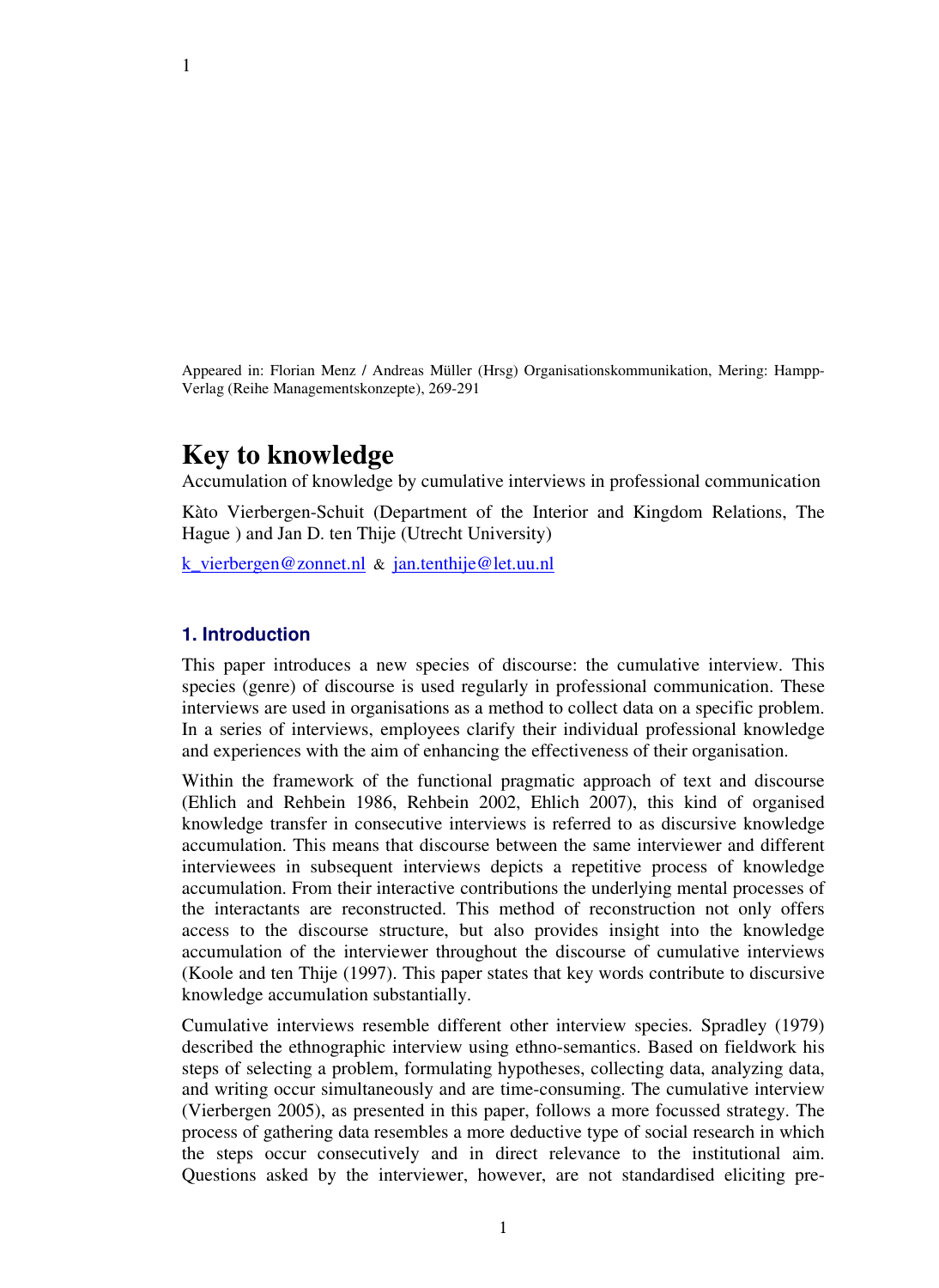structured answer options as, for instance, in survey interviews (Maynard and Houtkoop 2002). Nor are the questions structured as in news interviews or job interviews. The questions in the cumulative interview resemble the linguistic recourses used in an open or semi-open interview (Houtkoop 2000), since they bring experts' experiences, opinions and knowledge to the forefront.

The linguistic recourses of questioning in cumulative interviews are determined by the fact that they build on insights and knowledge acquired in earlier interviews. This accumulative process is the main characteristic to be considered when classifying this interview species as an independent activity type (Levinson 1992; Sarangi and Roberts 1999). Both interactants know that their discourse is part of a series and that the purpose of this series is to collect, expand, control and comment on institutional knowledge that is available to functionaries in order to fulfil and optimise their organisational tasks.

This paper focuses on one main aspect of the cumulative interview, namely the reconstruction of knowledge transfer in this discourse species by means of key words. In section 2 we explain what is meant with qualitative knowledge multiplication or accumulation in the cumulative interview. In this context, we discuss the functional pragmatic approach to discourse and text (Ehlich and Rehbein 1977; Rehbein 2005)). Furthermore, the notion of institutional key words is clarified (Koole and ten Thije, 1997, 2004; Roelands / ten Thije 2006; Ribbert / ten Thije 2007). In addition, key words are related to the notion of concept maps (Novak and Gowin 1984). In section 3 we illustrate the process of discursive knowledge accumulation by presenting the analysis of a case study in which the genesis of a key word from subsequent interviews with five different interviewees is reconstructed. Section 4 contains conclusions.

## **2. Accumulation in the cumulative interview**

## **2.1 Cumulative interview**

Organisations need to collect information constantly in order to enhance their effectiveness. Both statistical and non-statistical data are gathered and distributed periodically in order to increase the insight into recurrent trends and new developments in the context of marketing prognoses, client contacts, financial profits or internal management measurements. An official from within or from outside of the organisation is commissioned to gather as much data as possible on a specific issue in a limited amount of time. The official carries out this sort of assignment by reading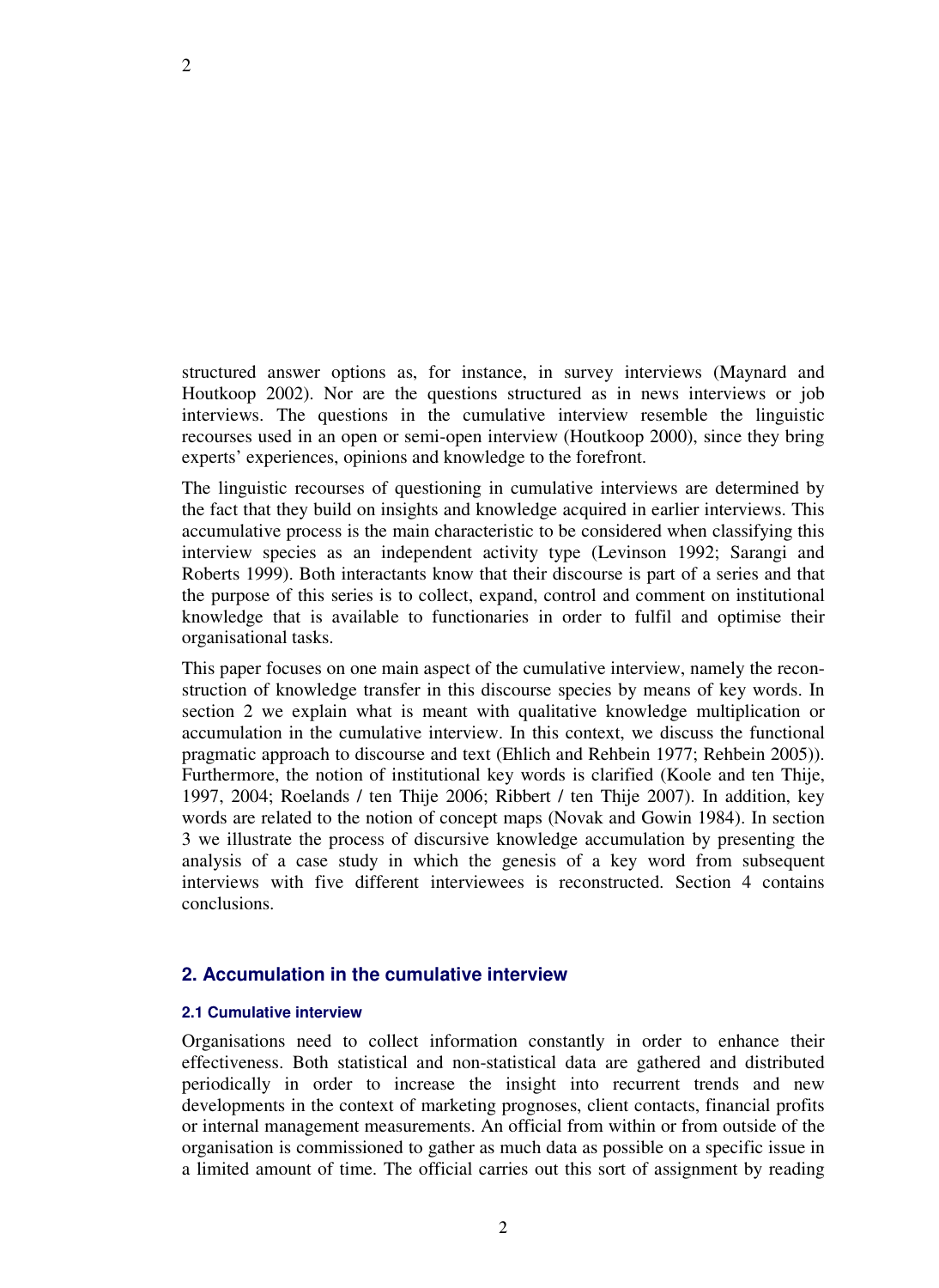documents and by interviewing functionaries involved. Mostly, interviewers try to acquire a sufficient amount of new information as quickly as possible. The purpose of these interviews is to multiply the knowledge concerning organisational problems in order to recommend organisational improvements. As team workers may belong to different social categories belonging to common social systems, cumulative interviews are used to study distinct business and institutional settings.

The cumulative interview is an interview between experts within the same field of work in which the organisational setting is also taken into account. The expert interviewer is in search of new information in his interaction with other experts: the interviewees. By this deductive method of social research the interviewer attempts to gather as much information as quickly as possible or to reconstruct certain events in referring to a certain institutional aim. By using a limited list of relevant topics (T1 to T4) and by elaborating on the organisational problem, the interviewer collects and structures the knowledge that is explicitly and implicitly present within an organisation. In a series of interviews (I1-I5), the interviewer introduces all the relevant topics. In mutual agreement, the participants only elicit relevant topics to this interviewee, building on knowledge (K) the interviewer acquired in earlier interviews.

The knowledge accumulation based on key words in the subsequent interviews can be shown in figure 1. On the horizontal axis the figure shows the chronological development of topics (T) during one interview. Each topic can be characterised by one or more key words (K). On the vertical axis the figure shows the sequence of more interviews (I) referring to the same problem. In subsequent interviews the same topics are thematised and, consequently, the same key words are addressed whereby the knowledge actualised by the key words can be increased  $(K^{1+n})$ .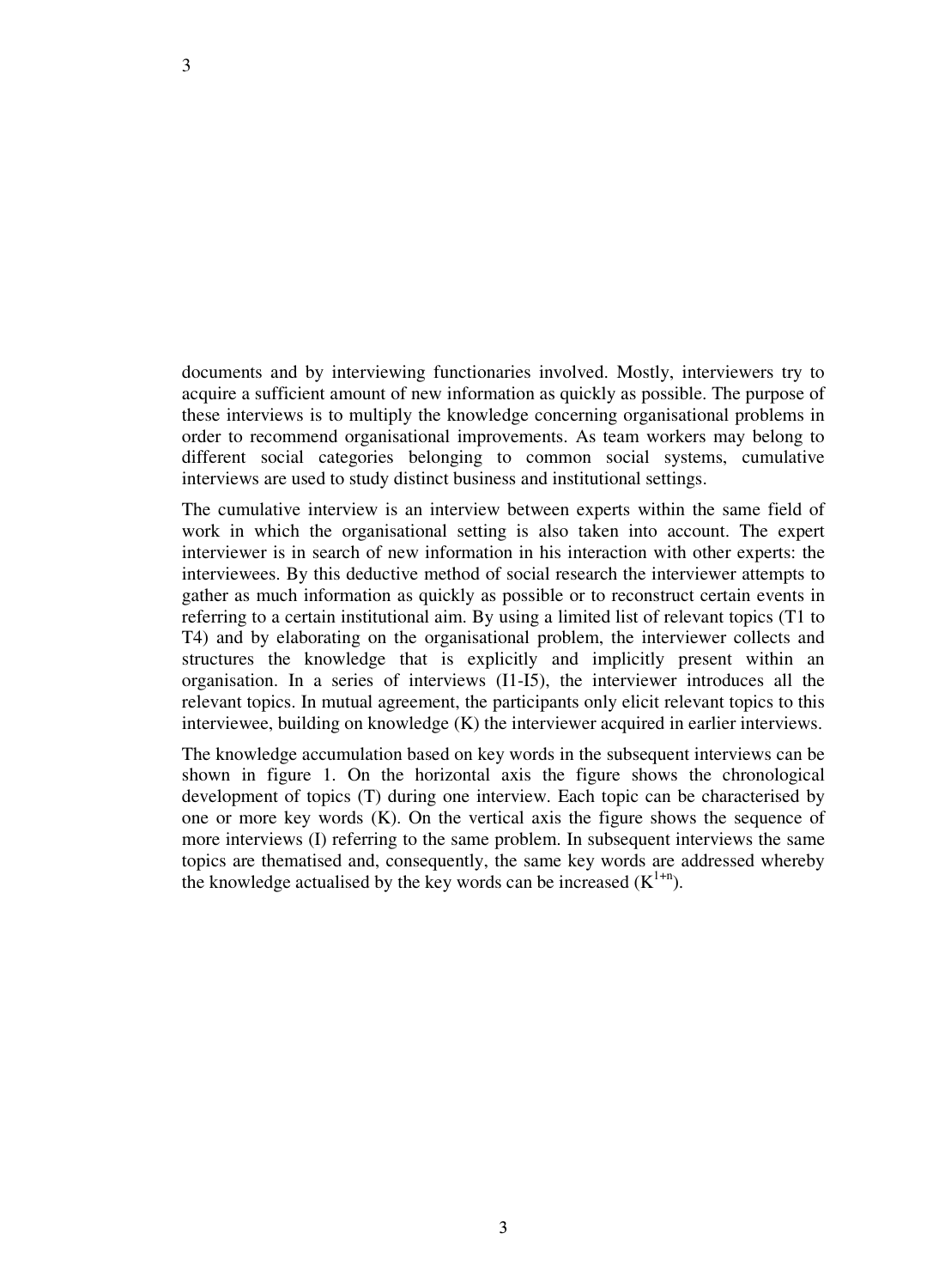

Figure 1: Knowledge accumulation based on key words (K) referring to specific topics (T) in subsequent interviews (I).

#### **2.2 Knowledge accumulation and institutions**

Knowledge can be considered to include both action knowledge (based on the question of 'know how') and propositional knowledge (based on the question of 'know what'). According to Gumperz (1982), propositional knowledge can be set out in frames. These frames are made up out of facts, verbal knowledge, perceptions, imagination, motorial development and everything else, and other things which are registered during a person's everyday actions (Ensink and Sauer 2003). Frames are used for the interpretation of new perceptions, for making plans and for predicting future operations and events.

The study of the relationship between the linguistic activities of the interactants, their knowledge, the institutional purposes and societal constellations has been developed in functional pragmatics by Ehlich and Rehbein (1977; Rehbein 2002, Ehlich 2007).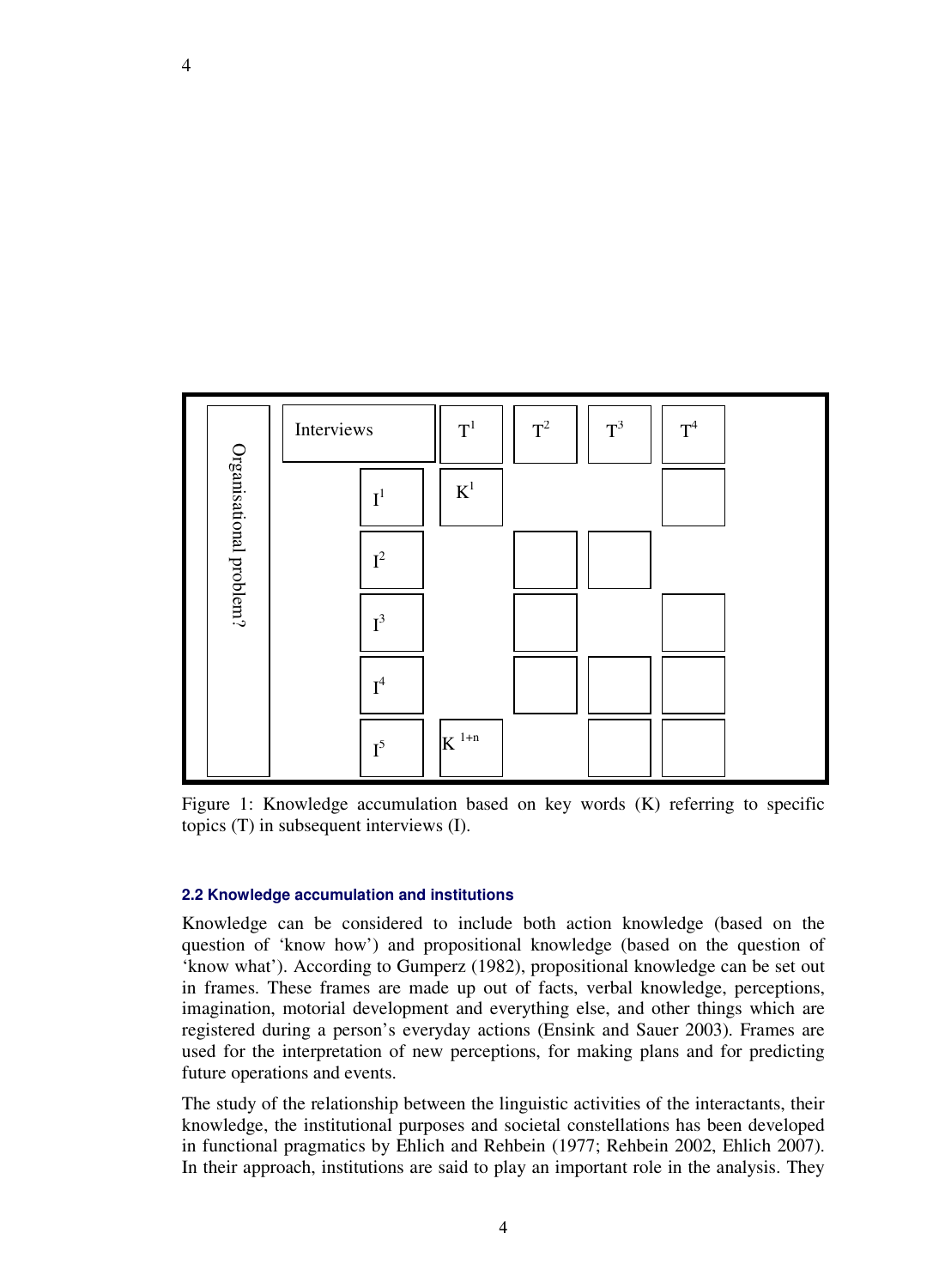form the connection between the linguistic actions of the interactants and the social purposes institutions have to attain. Institutions are considered as societal apparatus which process societal purposes, mediating between societal reproduction and the concreteness of societal action (Althusser 1976).

The discourse species of cumulative interviews can be related to the needs of the present-day knowledge society in which knowledge accumulation is regarded as being very important and therefore has to be facilitated. This is also expressed in the organisation of the discourse itself. Since the interactants bring along their own expertise on a common field, one is confronted with interaction between experts. Interactants begin discourse on the one hand with expectations referring to the linguistic activities which are part of the type of interaction, and on the other hand with (shared and undivided) knowledge about the topic being discussed.

Both the interviewer and the interviewee have advanced knowledge concerning the institution in which they are professionally involved. Ehlich & Rehbein (1993) denote the action knowledge of the interactants within an institution as actant knowledge or institutional knowledge of *the first order*. The latter notion refers to the (self-evident) knowledge which clients of an institution - like e.g. students in school or patients in a hospital - have at their disposal in order to act properly in the respective institutions. For example, students know that the class interaction mainly consists of question and answer patterns. The functionaries (i.e. agents) of institutions also dispose of first order institutional knowledge. This common knowledge enables students and teachers to interact in school.

Next to first order knowledge, agents of an institution also dispose of so-called *second order* institutional knowledge (ibid, 127). Second order knowledge systematises, rationalises and generalises first order knowledge especially for agents (e.g. functionaries of an institution). For instance, didactic models systematise teachers' knowledge on the question of how to distribute the subject matters over a year curriculum. Teachers know which component of the curriculum they will schedule for a particular lesson. Moreover, specific knowledge exists amongst the teachers concerning groups of students. Second order knowledge is produced in specific institutions that reflect about and study an institution like - in case of the institution school - training or educational centres.

As *third order* knowledge Ehlich and Rehbein (ibid.) refer to scientific knowledge concerning institutions. Scientific knowledge arises from the analysis of the consistency between institutional knowledge and institutional actions. This knowledge is necessary in order to be able to analyse problems in an institution and to depict the often intrinsic contradictions that characterise institutions in our present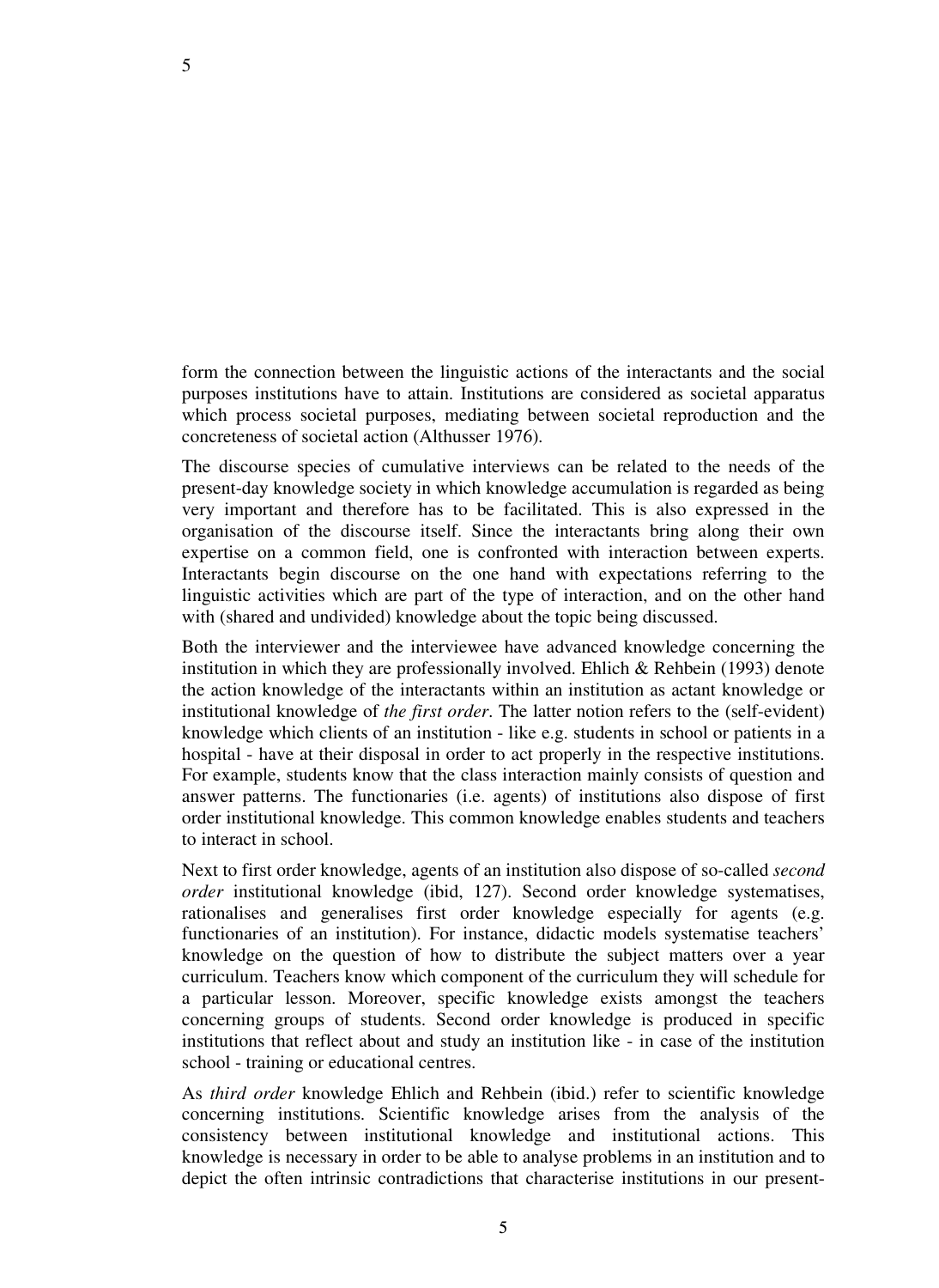day society. Ehlich and Rehbein (1993, 128) conclude that, for a scientific analysis of institutional discourse, one can not rely only on second order knowledge, i.e. the researcher should also include the primary interaction between client and agents and first order knowledge in his analysis. Second order knowledge may even complicate an analysis of institutional discourse, since it may distract the attention from the interaction that is actually taking place between clients and agents in institutions.

A cumulative interview aims to overcome this complicacy by contrasting and comparing the second order knowledge of different functionaries in various positions in the same organisation. During cumulative interviews, the interviewers acquire institutional knowledge of the second order concerning the institute by critically analysing the connection between institutional knowledge and institutional actions described by the colleagues in each session. Institutional knowledge is made explicit in the linguistic interaction by the interactants.

#### **2.3 The analysis of institutional key words**

Institutional knowledge is embedded in and actualised by institutional key words (Koole and ten Thije 1994). Key words are terms which are known to group employees within an organisation. These institutional key words contain shared institutional knowledge and actualise institutional-specific knowledge for the team members and employees within the organisation. For an outsider or a staff member of another department key words stand out quickly. The meaning of these key words is self-evident for the professionals form one department, whereas people from other departments would not always know what is meant specifically by the key words. Newly acquired knowledge about institutions is added to existing frames of institutional key words. Additional key words are defined by their mutual connections to other existing institutional key words. Consequently, key words represent concentrated shared knowledge. Key words are generally well-recognizable and, therefore, provide access to institutional knowledge. For an organisation it is important that the knowledge stored in key words used by different departments is available and accessible to the whole organisation.

The use of institutional key words as a means to rapidly recall shared knowledge or transfer knowledge is a characteristic of institutional communication. These characteristics are the basis for Koole and ten Thije (1994) to develop an analytical device to reconstruct the changes of meaning of institutional key words in intercultural discourse. Koole and Li (1998) analyse cultural key words in negotiations, whereas Roelands and ten Thije (2006) and Ribbert and ten Thije (2007)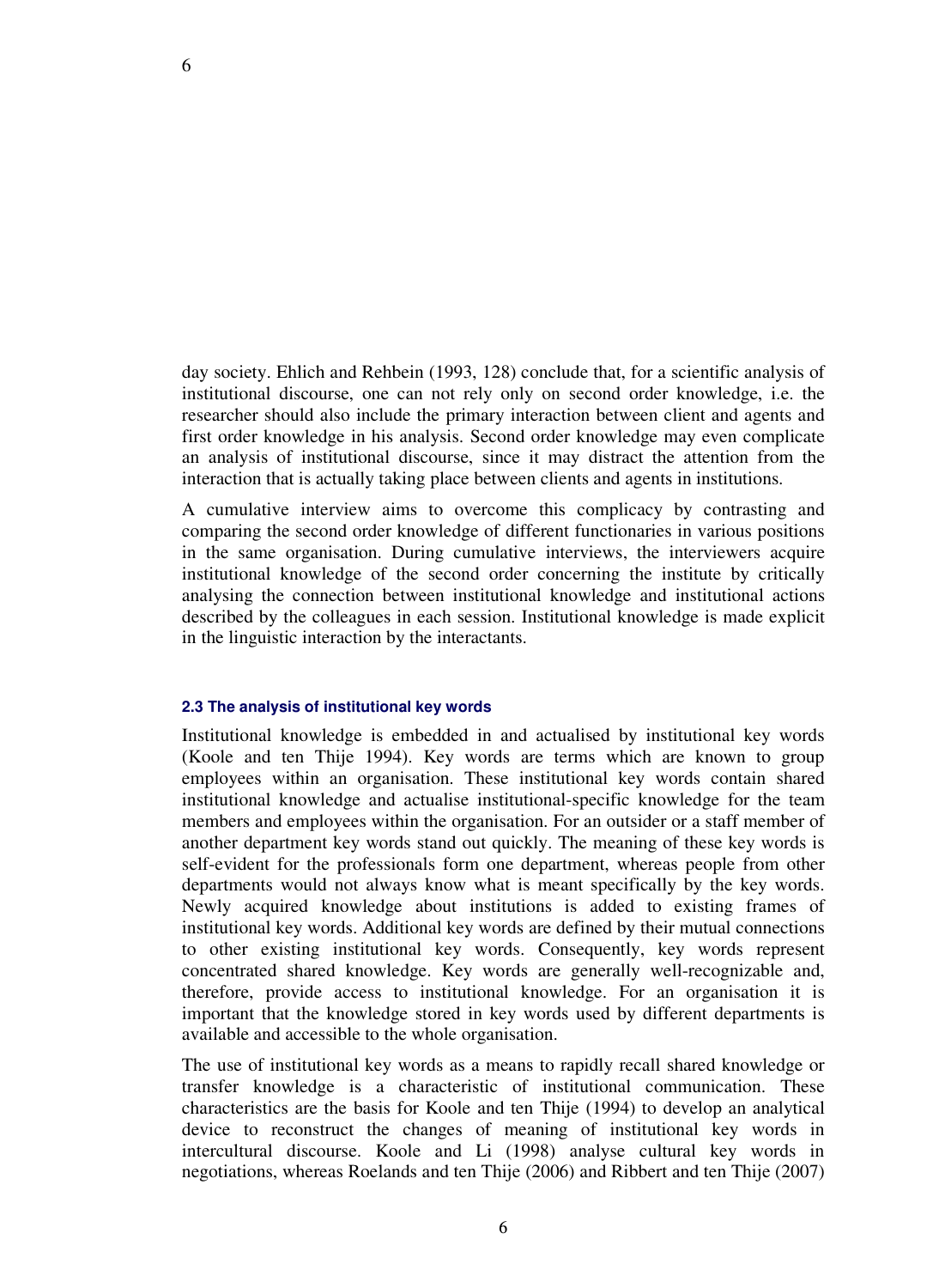ascertain by means of key words how receptive multilingualism functions in a Dutch-German team discussion.

7

The method of reconstructing institutional key words enables us to analyse discursive knowledge accumulation in a series of interviews. According to Rehbein, this method can be described as: "An analytic approach which starts from concrete instances of spoken or written language and aims at gaining insight into the regularities of social life which express themselves in such occurrences of speaking and writing." (1984a: 50). The regularities that express themselves in the cumulative interviews are discourse structures that can be regarded from the surface structure of the sequence of utterances as from a deep structure of related action underlying the verbal utterances. From the point of view of the actors involved, these same structures – and especially the key words - can be regarded as action knowledge ('know how') that enables the interviewer and the interviewee to act and to interpret each other's utterances. Koole and ten Thije (1994) discuss the analyses of the relationship between underlying and surface structure: "The reconstruction method we apply is, therefore, not a bottom-up movement from utterances to social structures, nor is it a top-down movement from social structures to the interpretation of utterances. Reconstruction follows the circular interpretative movement that is known as hermeneutic research. The aim of the hermeneutic tradition is the reconstruction of knowledge of reality by relating discourse as a part of reality to the whole" (Koole and ten Thije 1994, 47).

The mental processes which result in an increase of knowledge of the interviewer's knowledge are not directly perceptible for the researcher. By reconstructing the interaction, however, access can be obtained to the underlying complex cognitive structure and mental activities. From the surface realisation of the utterances in the interaction it is possible to make the discourse structure more transparent. From this structure it is possible to determine the propositional content of the key words. The knowledge elements, which are actualised by a key word, can be reconstructed from their propositional content. Throughout the discourse on key words interactants address the abstract frame entirely or at least partly. During the discourse the interactants are able to fill slots in these frames with new propositions. The interactants clarify the relations between the linguistic elements within the propositional contents. By appointing key words and their propositional contents interactants indicate each other what is true or not, or how the propositional contents are valued. The analysis of the propositional contents of the key words can provide insight into the modality of certain knowledge elements.

In order to conceptualise the relationship between the propositional content of a key word and the modality of the incorporated knowledge, we refer to the knowledge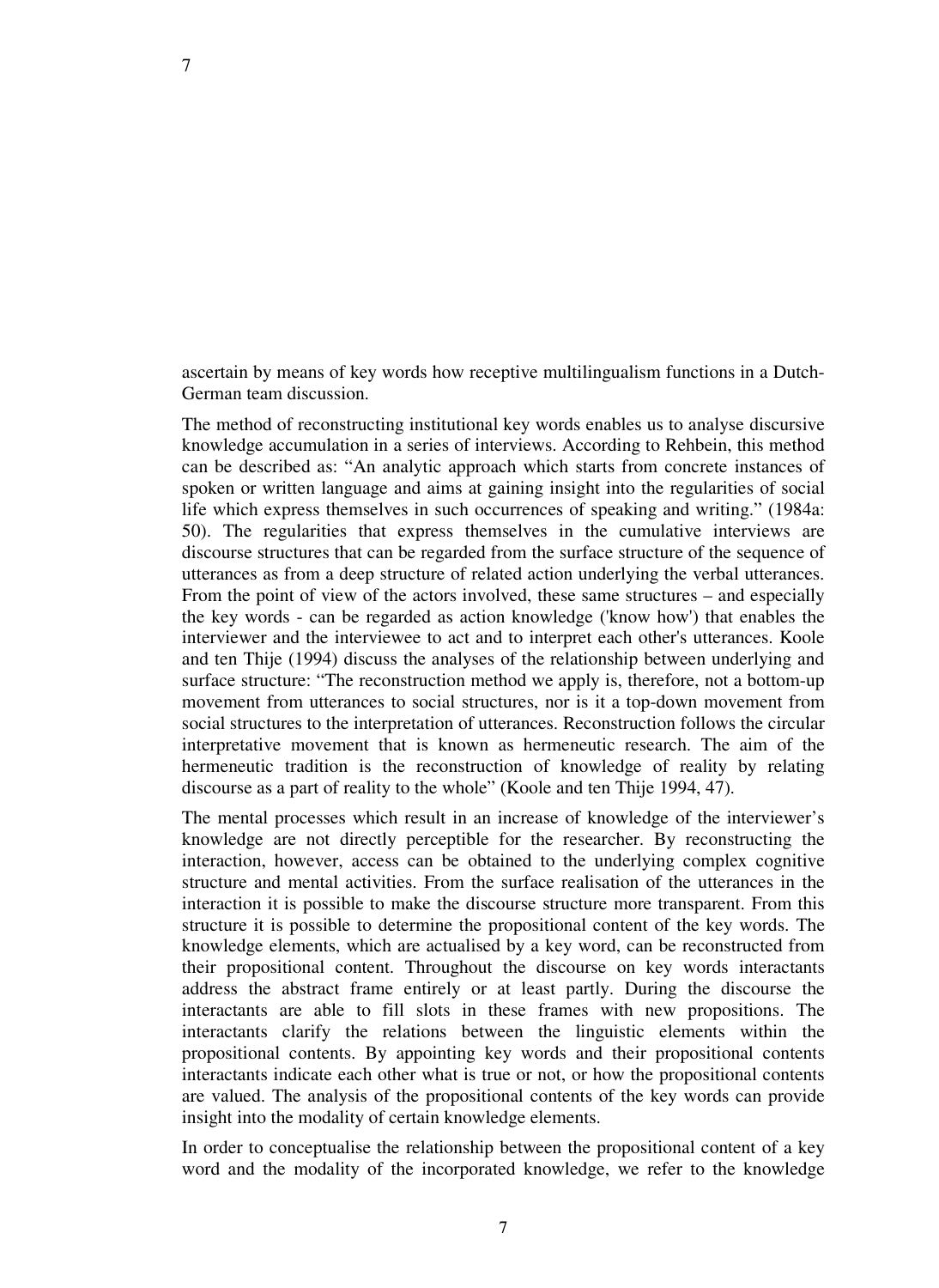model presented by Ehlich and Rehbein (1986). This model is in part adapted by Rehbein (2001) as illustrated in Figure 2.



Figure 2: Knowledge model according to Rehbein (2001, 936)

The propositional content is represented in this figure by 'p' positioned between the knowledge of the speaker ' $\Pi^{S}$  and the knowledge of the hearer ' $\Pi^{H}$ . The notions of 'F' indicate the speech action process between the speaker  $(F^S)$  and the hearer  $(F^H)$ , respectively, in which the propositional content (p) is embedded. The notion of 'P' indicates the reality in which the interaction of speaker and hearer is taking place and that is constituted by the speech action. The hearer tries to understand the propositional content included in a speech action by orientating himself towards the reality that is referred to and actualised by the speech action, and, on the other hand, that is shared with the speaker.

Ehlich and Rehbein (1986) elaborate on the relationship between the knowledge of the speaker and the hearer by stating that knowledge structures consist of three components. These components are summarised in the following formula:

"S knows Γ about Η"

In this formula, S symbolises the subject of knowledge, the so-called knower, while Η (theta) symbolises the theme of the knowledge: of which S knows something; Γ (gamma) symbolises what is known of this theme: the rheme of the knowledge. Koole and ten Thije (1994) have expanded on this formula by formulating:

"S<sub>1</sub> knows that/whether S<sub>2</sub> knows  $\Gamma$  about H."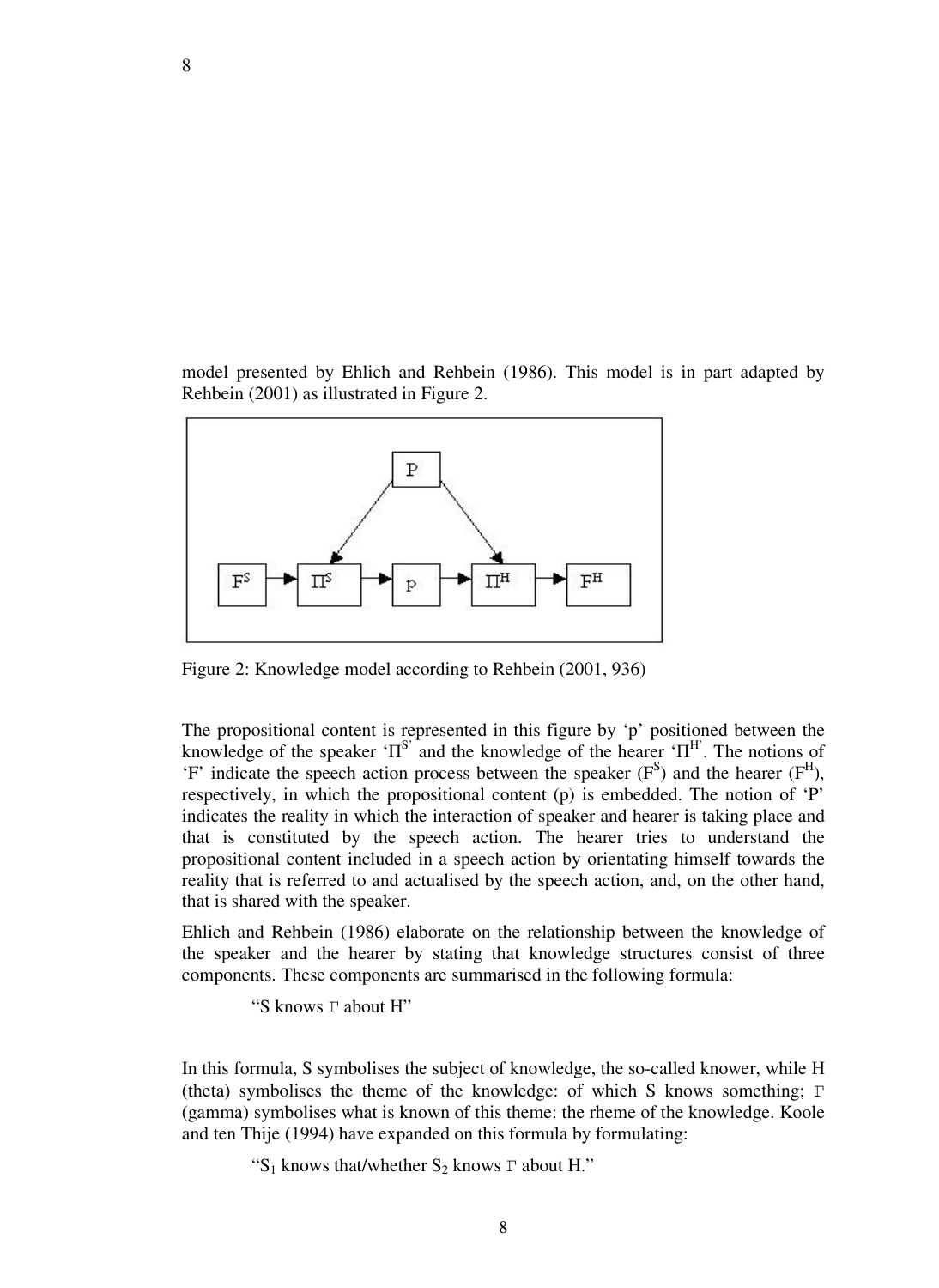With this adaptation they express that  $S_1$ 's knowledge  $\Gamma$  about H includes the knowledge, of whether or not he shares it with other knower. This refers to the selfassessment of the knower about the mutuality of the knowledge between speaker and hearer (i.e. their common ground). This adaptation also takes into account the selfassessment of the knower with respect to the modality of his own knowledge. The self assessment can be symbolised with this formula in case  $S_1$  and  $S_2$  refer to the same knower  $(S_1 = S_2)$ . The modality of knowledge refers to the scale between certainty and uncertainty respecting the relationship between the knower and his knowledge.

Rehbein (2001, 936) considers also the modality of knowledge by stating that knowledge structures not only exist of three components (knower, theme of knowledge and known knowledge structures), but are also determined by an operation of assessment by the knower. This operation of assessment ('Bewerten') refers to the fact that a certain S knows the relationship between the theme of knowledge (Η) and the known  $(\Gamma)$ . He suggests that knowledge is a three digit relationship. This operation of assessment is comparable to Koole and ten Thije's (idem) expansion of the functional pragmatic knowledge model.

On the basis of this theoretical knowledge model we focus on key words and consider the question of how knowledge modality rates the relation between the key word and the proposition. With the help of the discourse strategies with which the interviewer marks the key words, the knowledge modality of the interviewer can be reconstructed.

By reconstructing the institutional key words, links can be made between the realisations of the same key words in the subsequent discourses. Through the propositional content of the key words and the marking of the knowledge modality, the knowledge increase of the interviewer can be made transparent in consecutive interviews. This method of reconstruction of the knowledge increase of institutional key words provides insight into both the discourse structure and the knowledge accumulation. This complete process is reflected in the name of this discourse species 'cumulative interview' (Vierbergen 2005).

The relationships between the concepts in the cumulative interviews are not all semantic relationships, as suggested by Verkuyl or Spradley. The relationships are not all linguistically expressed i.e. in the surface realisation in the interaction. In the underlying mental structure the speech action process  $(F<sup>S</sup>)$  (see Rehbein 2001, p. 936) relates the propositional content 'p' to the reality 'P' in various connections. In an attempt to find a basis for the various relationships between the concepts that occur in the data, one could state that they are based on the so-called 'fuzzy set theory'. The 'Fuzzy set theory' or 'fuzzy logic' was introduced by Zadeh in 1964 in order to deal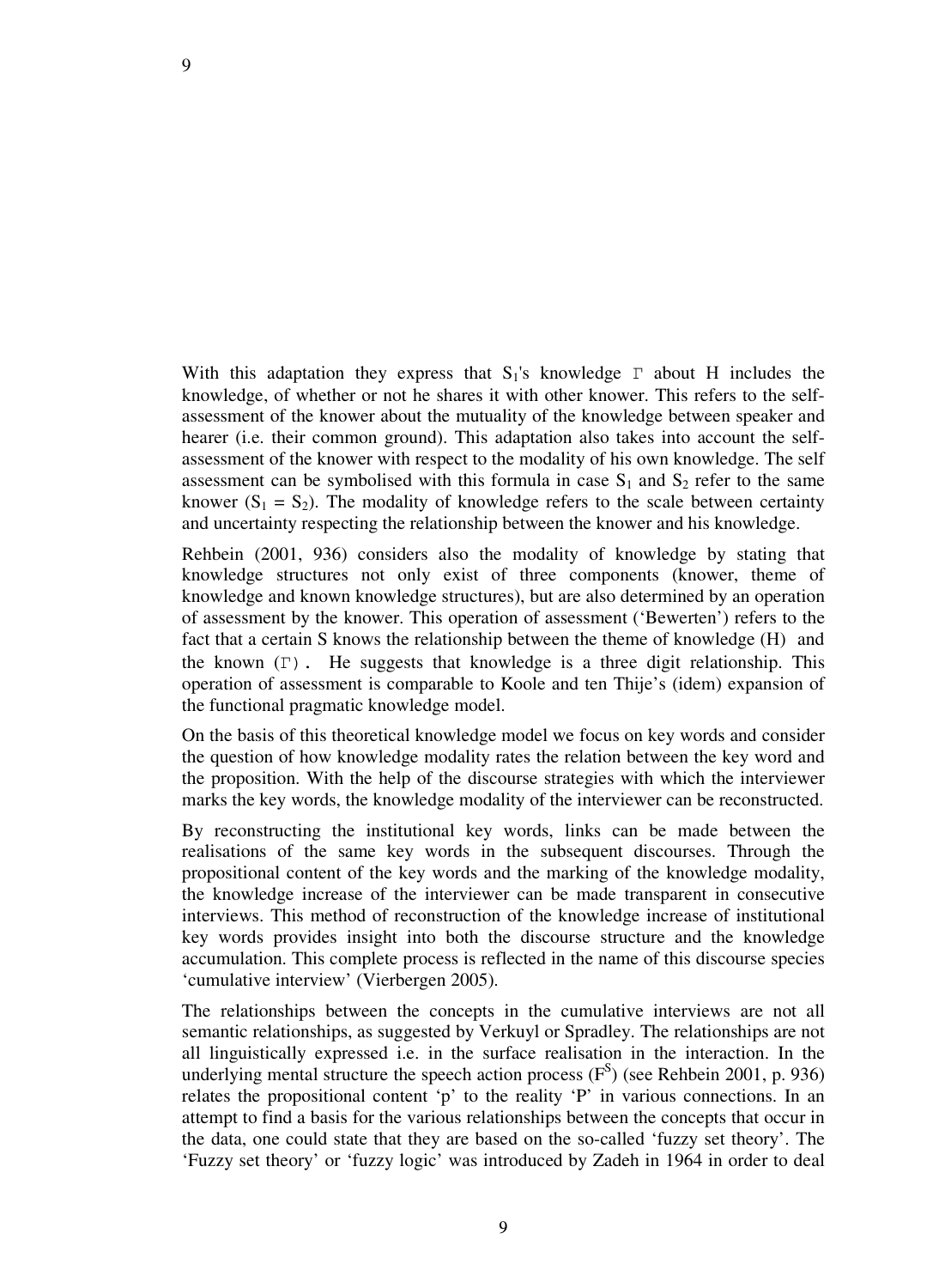with uncertainties that occur in natural language and to be able to incorporate these uncertainties in formal means such as search-engines (Kerre, 1993).

Our proposal to reconstruct propositional knowledge with the help of Concept Maps (Novak and Gowin 1984: 24-35). adds an important element to the knowledge structures as they are reconstructed within the functional pragmatic model. The notion of the concept maps provides the possibility of denoting the various relationships between the knowledge elements that are known by the speaker and hearer. However, we have to stress that, in contrast to the approach by Verkuyl (ibid), we don't consider the concept maps as being independent of the knower. On the contrary, in the analysis of the accumulation we illustrate how the knowledge is dependent on the participants of the interviews. The representation of propositional knowledge by means of concept maps is comparable to the presentation of action knowledge in flow charts as has been elaborated for speech action patterns (Ehlich & Rehbein 1986).

#### **3. Knowledge accumulation in cumulative interviews: an example**

Vierbergen (2005) analysed a case study of a series of five interviews by one interviewer. The central question Vierbergen wished to answer concerned the question of how the process of knowledge accumulation could be described in the interaction during cumulative interviews.

The company involved in this case study offers consultation and services in the field of information management. The company dispatches people who advise companies and organisations on the forming of dossiers and archives and digitalising archives. Mara is a consultant in Information Management and was assigned by the office manager to optimise her own organisation. The assignment was to select new software to replace the current back-office system. The system consisted of procedures and electronic support of the processes in the supporting offices such as project planning, human resource management and finance. The offices all used different software to support their respective processes. The aim of her assignment was to replace the various software systems by one integrated system. This issue was the discourse topic during the interviews. The research material shows Mara first introducing all the systems assigned to be replaced by the new back-office software. Depending on the organisational position and the work tasks of the interviewee, she discussed the relevant systems in detail. The functionalities of the system and the problems that occurred were discussed. She gained insight into the way the backoffice procedures worked and the specific demands of the users toward the new backoffice software.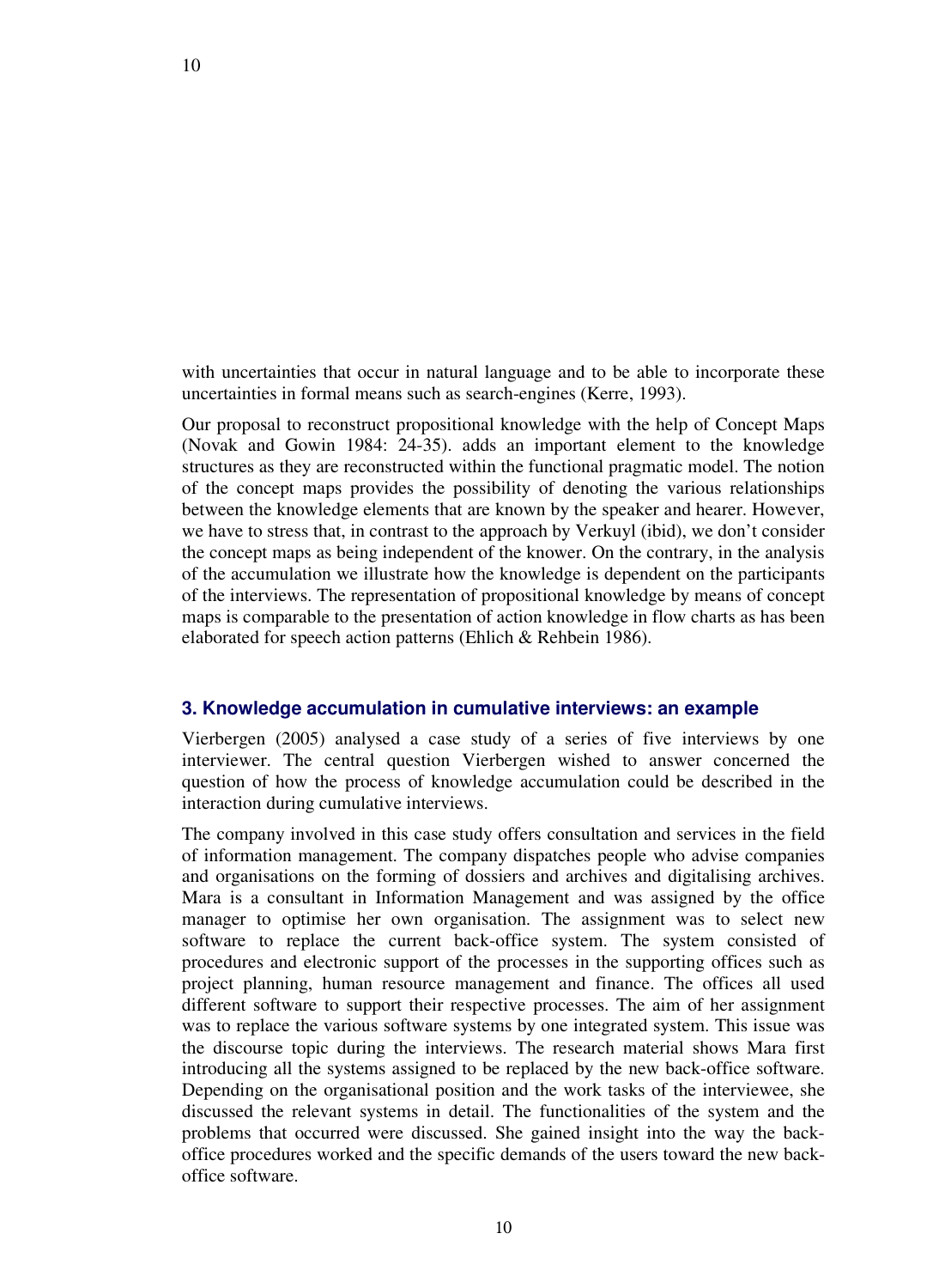#### **3.1 The institutional keywords**

11

-

The proper names given to the applications<sup>i</sup> represent potential institutional key words for this research. All institutional key words are suitable for reconstructing the interviewer's knowledge increase. These combinations of appellative procedures (Ehlich 1986) actualise the knowledge structures which in turn actualise the meaning of the concepts. By addressing a key word, such as the 'document registration system' or 'Archie'<sup>ii</sup>, the frame of the existing speaker's knowledge  $(TS)$  and the hearer's knowledge  $({^{t}\Pi}^H)$  is triggered.

The key word 'document registration system' contains nouns. The frame of the 'every day meaning' as described in Van Dale's Dictionary (Geert en den Boon, 1999, pages 2634 and 2786-87) is triggered. These lemmas provide "een instrument waarmee de verzonden of gebrachte brieven ingeschreven worden in een voortdurend bijgehouden lijst of register". <sup>1</sup> This knowledge structure is considered as being commonly known by most Dutch mother tongue speakers. They can derive a limited meaning from each of the nouns of which the phrase consists: 'document', 'registration' and 'system'. The colleagues in the company will easily agree on the 'common ground' relating to this key word. The analysis shows that the employees, in addition to this general meaning, have constructed more specific knowledge referring to this key word. The abstract frame of the interviewer is far more elaborated at the end of the series of

11

<sup>&</sup>lt;sup>1</sup> Translation by KV and JTT based on the Concise Oxford English Dictionary (2004): 'the systems in which the action or process of registering or of being registered of a piece of written, printed or electronic matter that provides information or evidence is being conducted'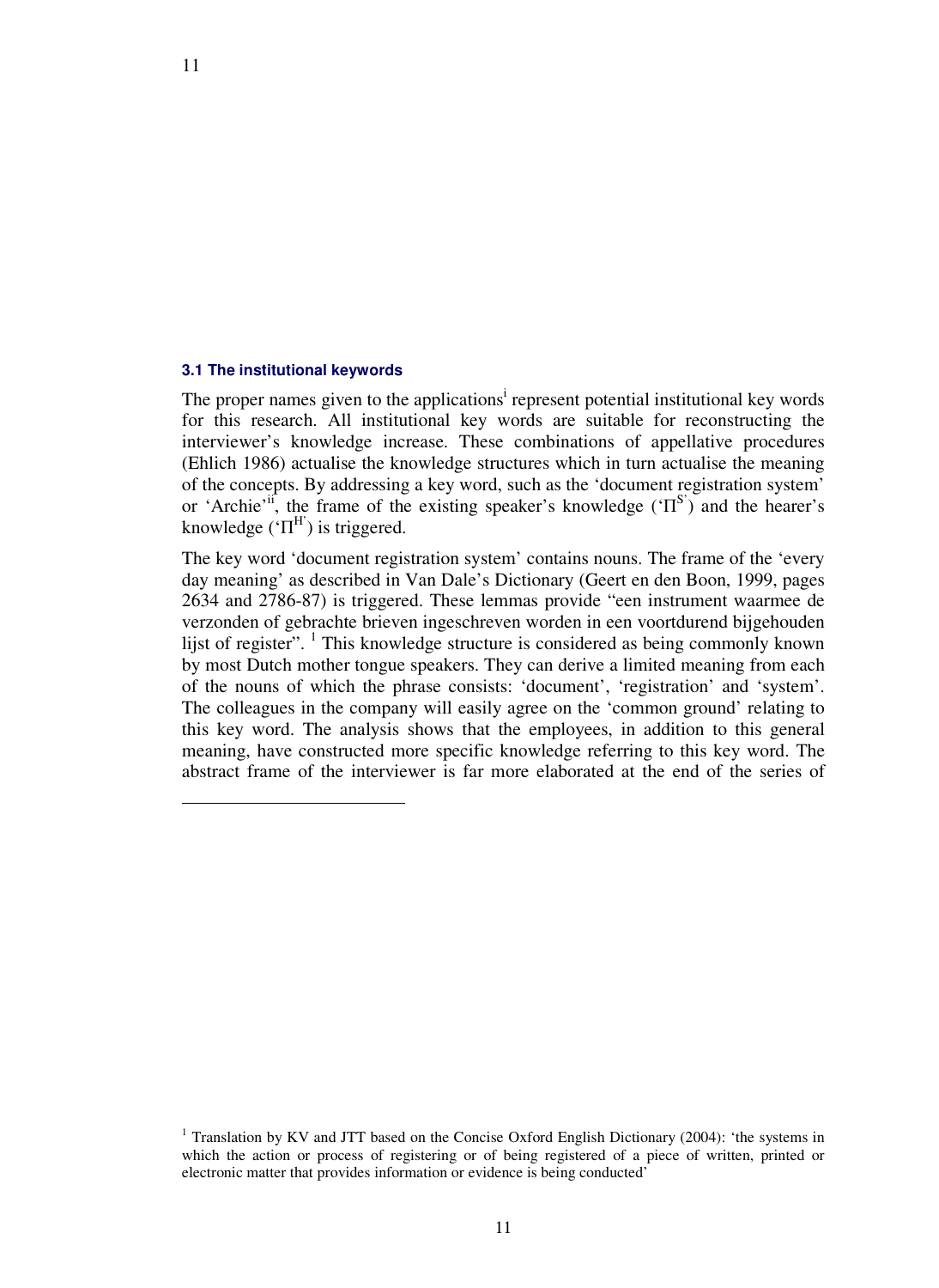interviews. The slot containing knowledge on functionalities of registering data on sent and received letters is filled up, along with the knowledge element 'letters', which is further filled up enhanced by listing relevant types of letters. New elements (e.g. propositional content) of the document registration system are added by filling up the slots with system names and knowledge on the poor interaction between this document registration system and other electronic support systems. By sharing second order institutional knowledge (Ehlich  $\&$  Rehbein 1993), the others agents of the institutions helped Mara to expand her action-knowledge on the institution. This enables her to analyse the problems existent in the institution. (see for an extensive analysis Vierbergen, 2005).

Proper nouns actualise complex knowledge structures in specific institutional contexts (Ten Thije, to appear, 8). Only when both interactants share the 'common ground' can they make adequate use of these proper nouns. Key words which are proper nouns like 'Archie' actualise the institutional specific knowledge. The interviewer cannot rely on the 'common ground' and subsequently has to adjust when communicating with the other interactants. Remarkable in this research on cumulative interviews is that, even though the institutional key word 'Archie' is discussed in every interview, none of the interaction partners actually ever addressed the meaning of the phrase 'Archie' as an issue. The proper noun 'Archie' clearly is part of the common ground of all interactants in the company. Over the succession of the interviews new slots are formed and existing slots of 'Archie' are filled. In this paper the key word 'Archie' is discussed.

#### **3.2 The key word 'Archie'**

In this analysis we will contrast the key word of a generic name (e.g. document registration) with the key word of a proper name ('Archie'). When institutional key words are proper nouns they have acquired a specific institutional knowledge (cf. ten Thije, to appear). In the case of a proper name, the interviewer Mara cannot rely on 'common ground' knowledge, since proper names only have the function of identifying the object and person in reality, but do not have general characteristics that are documented in dictionaries. The interviewer has to acquire new knowledge in the subsequent interviews from her interaction with other interactants. The analysis presented below is not a reconstruction of the meaning of the proper name 'Archie', but rather of the characteristics and slots of the key word 'Archie' as it is used by the agent in the institutions. In the interviews, the slots of the key word 'Archie' are filled up for the interviewer by the subsequent interviewees.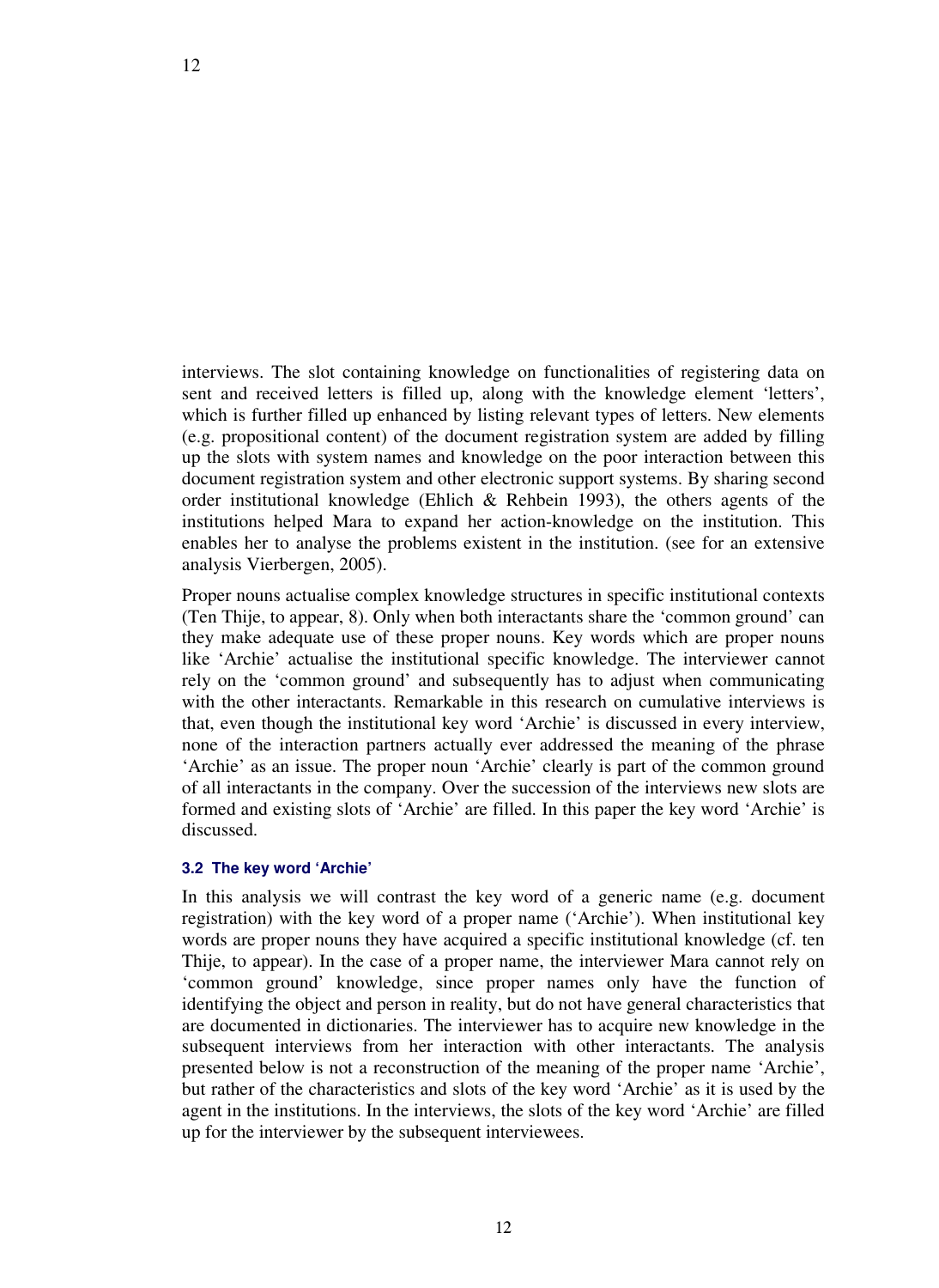The analysis of the propositional structure of the interaction shows the discourse strategies used by the interviewer to address the institutional key word 'Archie'. At the same time the modality with which the interviewer marks the knowledge is displayed. Out of the propositional structure a graphic representation is reconstructed in order to show the different stages in the knowledge accumulation of the interviewer. These are presented as a concept map.

The knowledge elements for the propositional content 'Archie' (K1) are actualised in the first interview by the interviewer's colleague Gerard for the first time. It is not possible within the framework of this paper to present all the relevant discourse fragments (see Vierbergen (2005) for the complete discourse analysis). Therefore, we focus on the knowledge accumulation. In her introduction, the interviewer, Mara, introduces 'Archie' as the 'customer relationship management system', one of the four parts of the back-office system. Gerard emphasises the necessity of a 'good working CRM-system' (K2) for the organisation. He argues to have minimal use for the HRM-module with the personnel data (K3) that is also a part of 'Archie'.

The analysis of the knowledge accumulation in this first interview shows that the interviewer and interviewee both thematise the key word 'Archie' (K1) and the modules 'customer relationship (system) CRM' (K2) and 'personnel data' (K3). The actual state of common knowledge can be displayed as a concept map as shown in Figure 7.

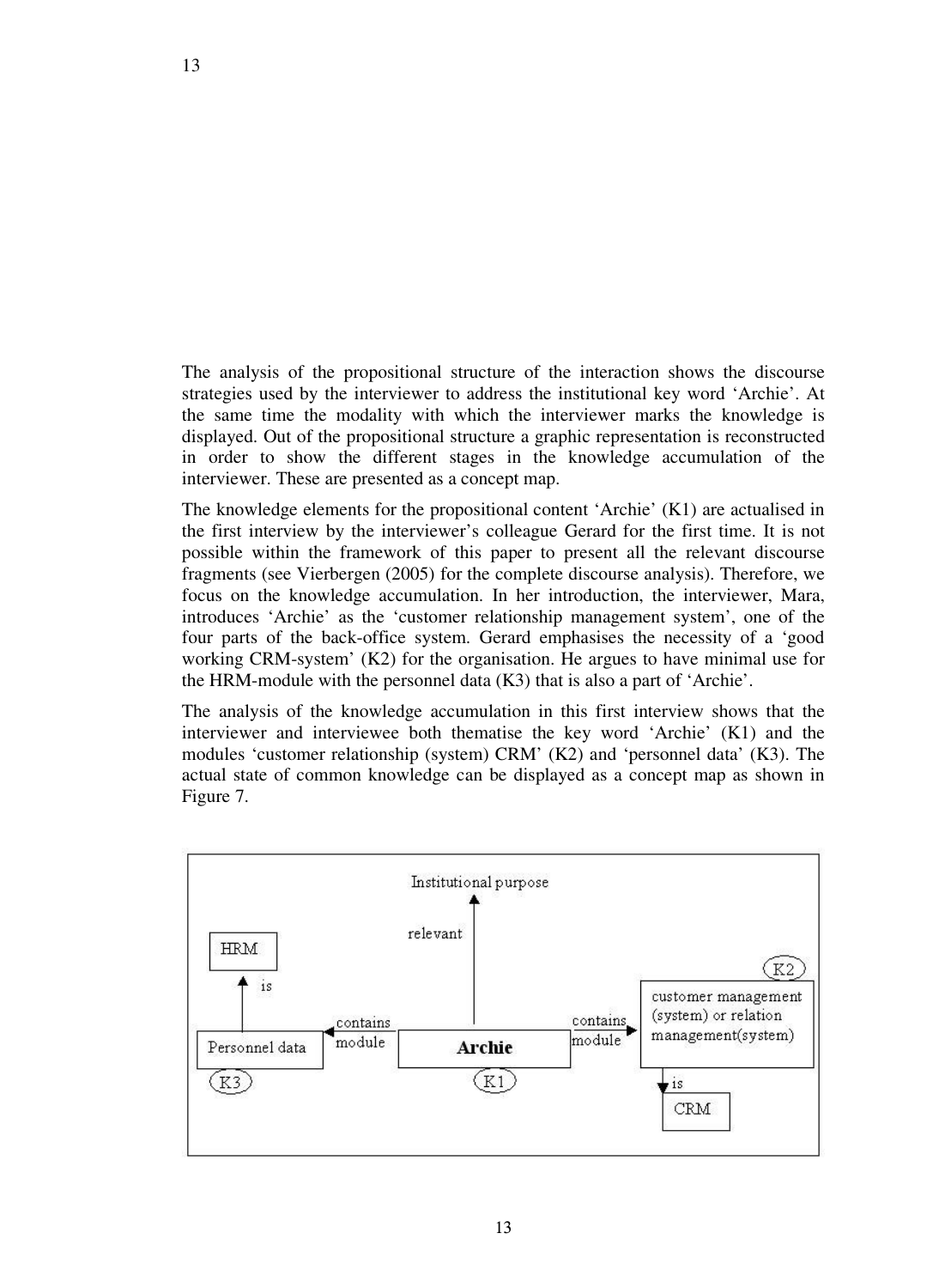Figure 3: Reconstruction of the meaning of the key word 'Archie' in stage 1, after the interview with Gerard. ('K' stands for 'key word')

In this representation as an 'abstract frame' the connection is made between the knowledge element (K1) Archie and (K2) customer management (system) or relation management (system) and (K3) personnel data/HRM. These mutual relationships can be characterised as Spatial (X is a part of Y) (Spradley 1979: 100).

The relevance to the institutional purpose, however, cannot be defined as a rational semantic relation (X is a reason for doing Y). The institutional purpose is not verbalised in at the surface of the interaction. The action process  $(F^S)$  (see Rehbein 2001, 936) of the interviewer's assignment, including the relevance of 'p', is not thematized and remains presupposed to the interaction between the interviewer and interviewee.

In the second interview, the interviewer brings up her knowledge about the knowledge element 'software' (K4) in her interview with another colleague, Ronald, during the introduction. She formulates this knowledge element as a fact 'that it is all part of it...'. Ronald joins in by providing more information on 'Archie'. During the interview, Ronald repeatedly states his opinion on the way the organisation deals with the system 'Archie'. Ronald verbalises that, over the years, no upgrades have been purchased, which has led to the fact that the supplier no longer supports the outdated version that is still in use. He evaluates these actions of the organisation (K5-8) explicitly and implicitly as negative. In one assertion in this fragment the interviewee verbalises that 'Archie is also used by Shell'. We conclude that his assertion presupposes that 'Archie' is a good product.

In his statements Ronald compares the use of the automated system 'Archie' (K1) to the use of the old-fashioned systems (K6) Card-tray and (K7) Rolodex. His statements imply a negative connotation to the use of these systems that can be considered as key words themselves. In other words, his statement categorises - within the functional semantic relationships (X is used for Y) - between the knowledge elements 'Archie' (K1), 'Card-tray' (K6) and 'Rolodex' (K7). Added is the negative connotation  $(\approx)$ .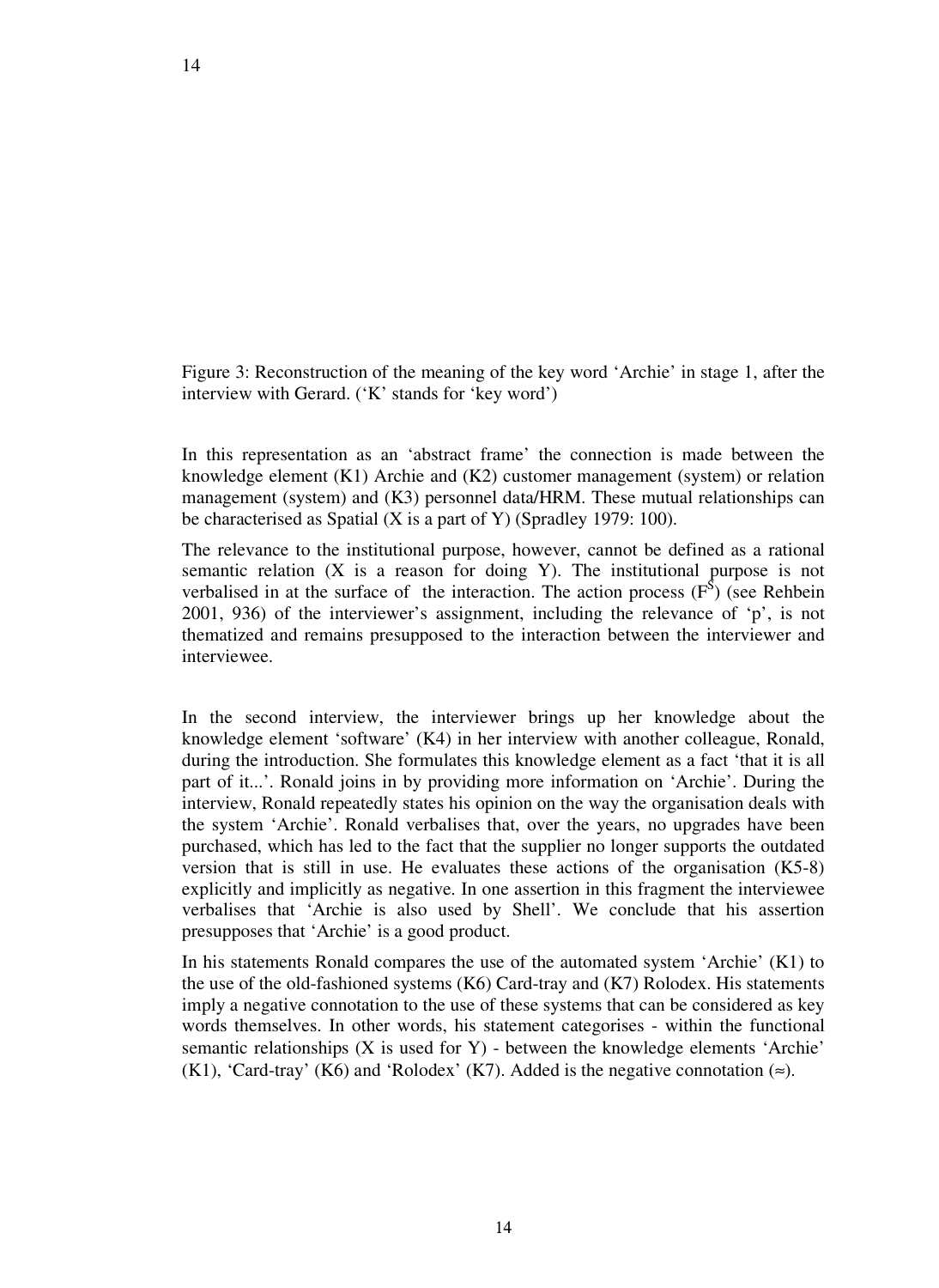

Figure 4: Reconstruction of the meaning of the key word 'Archie' in stage 4, after the fourth interview.

The concept map in Figure 4 represents the abstract frame of the connections made between the knowledge element (K1) Archie and (K2) customer relations management (system) or relation management (system)/CRM, (K3) Personnel data/HRM, (K4) Software, (K5) Shell, (K6) Card-tray, (K7) Rolodex and (K8) Functionalities.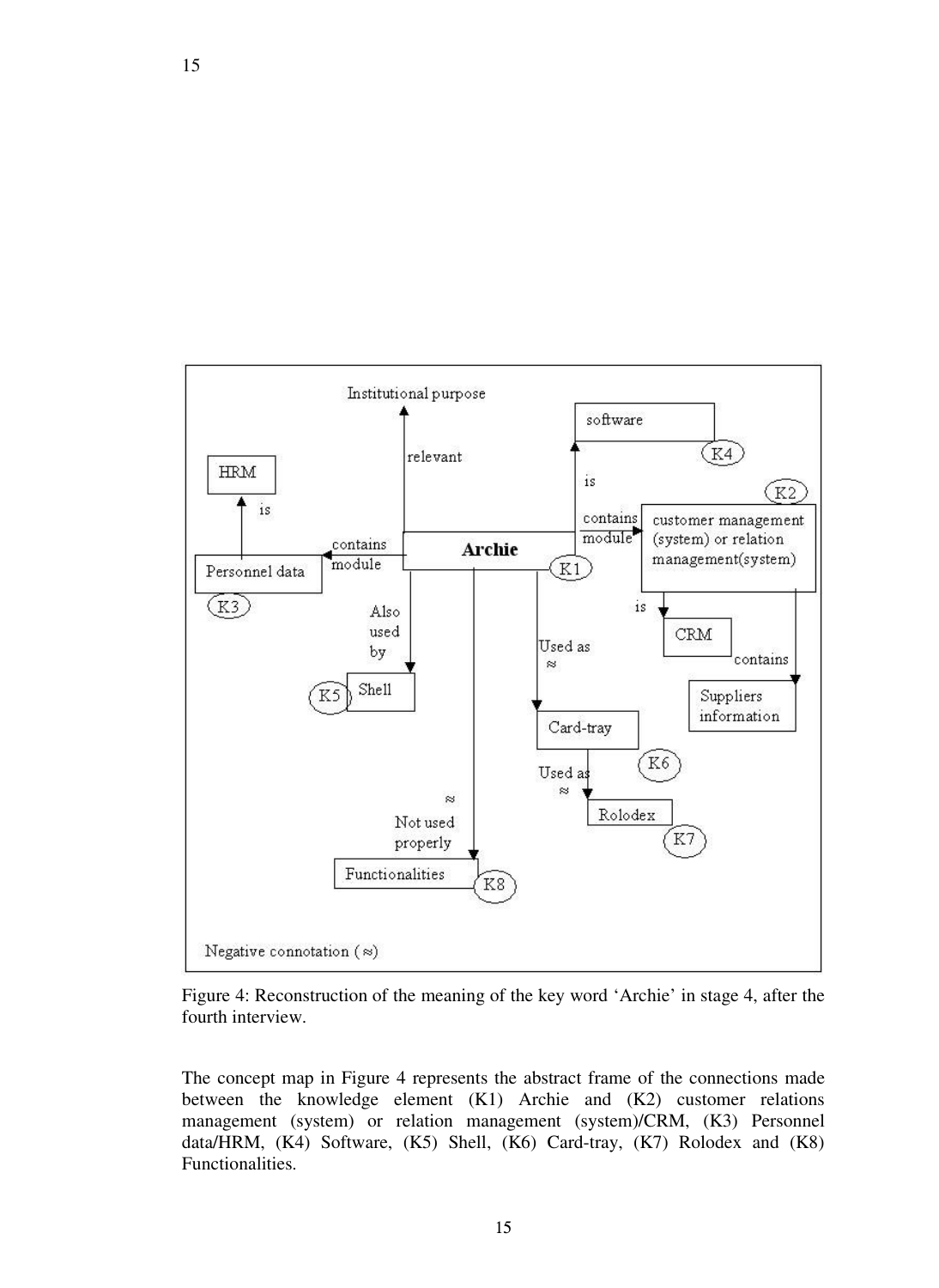The interviewer then conducts a third interview with her colleague Britt and a fourth interview with Sandra. Britt explains that she uses the HRM-module and the CRMmodule to register data on suppliers. Sandra brings up the fact that the data in 'Archie' are not interoperable with data in PI (K9) or data in the document registration system (K10). Hence, Sandra often has to register the same data in different applications.

In the fifth interview (see the discourse fragment below) Peter explains that he uses 'Archie' as a customer relationship management system. Peter, too, knows the limited possibilities of interchanging the data with PI (K9). He also states that the software is incomplete as the company did not invest in the latest licenses and upgrades (K11). With respect to this key word, Peter states that the supplier does not support this version of the software anymore, since it is an outdated version of the application.

5<sup>th</sup> Interview: Mara-Peter, 09-01-03, 12:55-13:30

Fragment Pe4/[1-20]

| $\lceil 1 \rceil$ |                                                                                |
|-------------------|--------------------------------------------------------------------------------|
|                   | Peter [v] Ga maar eens met eh met de leverancier praten eh'(.) die doet er ook |
|                   | Peter $[v]$ Go and talk to the er supplier $er'(.)$ They er no longer          |
|                   |                                                                                |
| $\lceil 2 \rceil$ |                                                                                |

| $\sim$ 1 |                                                                |                                           |
|----------|----------------------------------------------------------------|-------------------------------------------|
|          | Peter [v] helemaal niks meer aan, da's zo'n verouderd systeem' | <sup>o</sup> Volgens mij wel <sup>o</sup> |
| Mara [v] |                                                                | ja?                                       |
|          | Peter [v] support it, it's such an outdated system'            | <sup>o</sup> I think so <sup>o</sup>      |
| Mara [v] |                                                                | $Is$ it?                                  |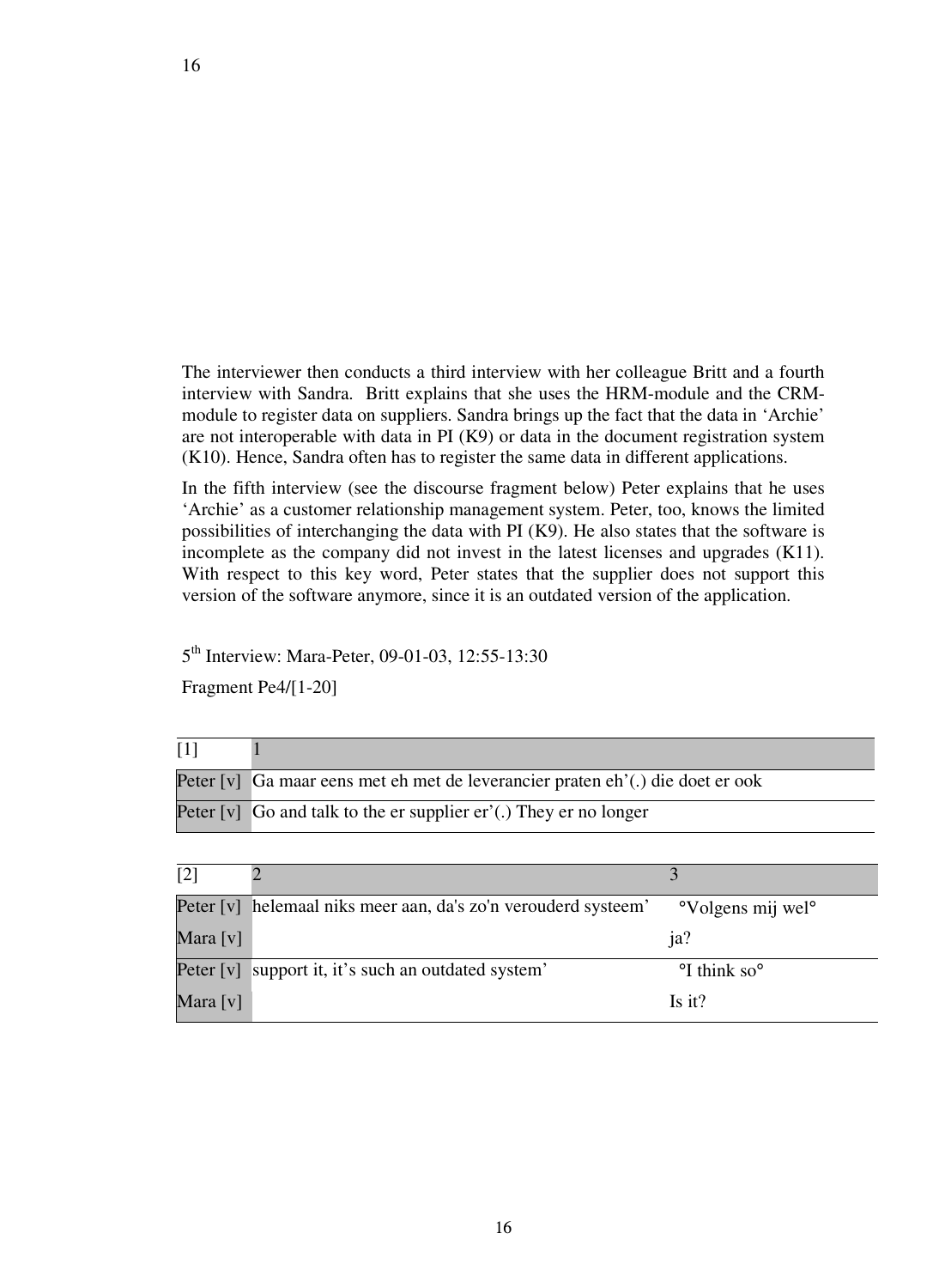| $\lceil 3 \rceil$ |                                                                        |                            |
|-------------------|------------------------------------------------------------------------|----------------------------|
| Peter[v]          | <sup>o</sup> Als ik lieg leg ik hier mijn commissie neer <sup>o</sup>  |                            |
| Mara [v]          |                                                                        | $>$ jajaja< Ik heb anderen |
| Peter[v]          | <sup>o</sup> Call me a liar and I'll put in my commission <sup>o</sup> |                            |
| Mara [v]          |                                                                        | >yesyesyes< other people   |

| [4] |                                                                               |
|-----|-------------------------------------------------------------------------------|
|     | Mara[v] hier horen zeggen dat we volgens hun dat WIJ $\uparrow$ het niet goed |
|     | Mara[v] told me that we according to them that $WE\hat{T}$ are not properly   |

| $\lceil 5 \rceil$ |                                                                                          |
|-------------------|------------------------------------------------------------------------------------------|
|                   | Mara[v] gebruiken, maar dat het op zich (.) een bekend' en goed systeem $\uparrow$ is en |
|                   | Mara[v] using it, but on the whole it is (.) a known' and good system $\uparrow$ and     |

| [6]         |                                                                 |                          |
|-------------|-----------------------------------------------------------------|--------------------------|
| Peter $[v]$ |                                                                 | ja ik praat dan ook over |
|             | Mara [v] dat er ook veel nieuwere versies van zijn $\downarrow$ |                          |
| Peter $[v]$ |                                                                 | Yes I am talking about   |
|             | Mara [v] it has several newer versions                          |                          |

| $[7]$        |                            |                                         |        |
|--------------|----------------------------|-----------------------------------------|--------|
| Peter[v]     | het geen dat we nu hebben, | dat daar niets aan gebeurt $\downarrow$ |        |
| Mara [v] ja  |                            | 1a1a                                    | ja NEE |
| Peter[v]     | the one we have now,       | that they no longer support that        |        |
| Mara [v] Yes |                            | yes yes                                 | yes NO |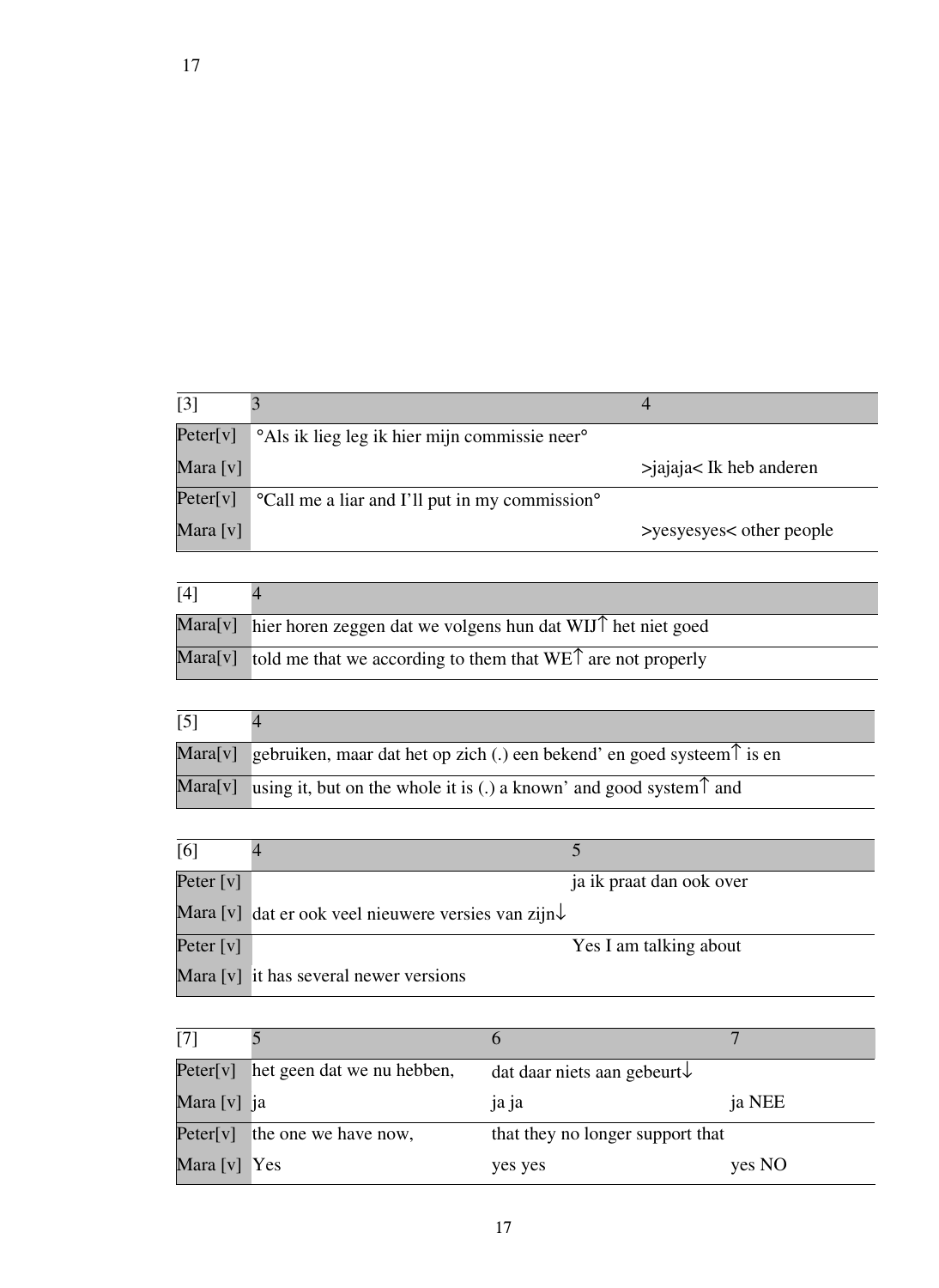| [8]      | $\circ$                         |                             | 10                                   |
|----------|---------------------------------|-----------------------------|--------------------------------------|
| Peter[v] |                                 | Ja                          | en uiteraard wij zullen het verkeerd |
|          | Mara [v] dat klopt geloof ik eh | ° dat klopt°                |                                      |
| Peter[v] |                                 | Yes                         | And of course we are not using       |
|          | Mara [v] that's right I believe | ° that's right <sup>o</sup> |                                      |

| [9] |                                                                                      |
|-----|--------------------------------------------------------------------------------------|
|     | Peter [v] gebruiken, maar dat komt gewoon (.) eh omdat het incompleet' is(.)         |
|     | Peter $[v]$ it properly, but that is just because (.) er because it is incomplete(.) |

| [10] |                                                          |
|------|----------------------------------------------------------|
|      | Peter [v] ik gebruik het waarschijnlijk ook verkeerd,.   |
|      | Peter [v] I'm most likely not using it properly either,. |

The analysis of the development of the propositional contents in the fragment can be paraphrased as follows: the interviewee states in segments 1 and 2 that the supplier 'does no longer support' 'such an outdated application'. The interviewer doubts that this is an outdated version of the application by questioning it in segment 3 'Yes? Subsequently, she reports on her information from previous interviews in segment 4 by saying 'Other people told me that it is a known and good application as it is and that we are not properly using it, but on the whole it is a known and good system and it has several newer versions'. The interviewer confronts the proposition brought on by interviewee in segment 1 and 2 by relating these knowledge elements to her knowledge from earlier interviews.

In reaction, in segment 5, the interviewee restricts his negative evaluation of the software programme to 'the one we have now'. In segments 7 and 8 the interviewer hesitantly agrees, by saying 'Yes no, I believe that's right'. The interviewee agrees with the interviewer in segment 10 by commenting 'of course we are not using it properly'. Finally the interviewee defends his proposition by stating in segment 11 that he is most likely not using the software in the proper way.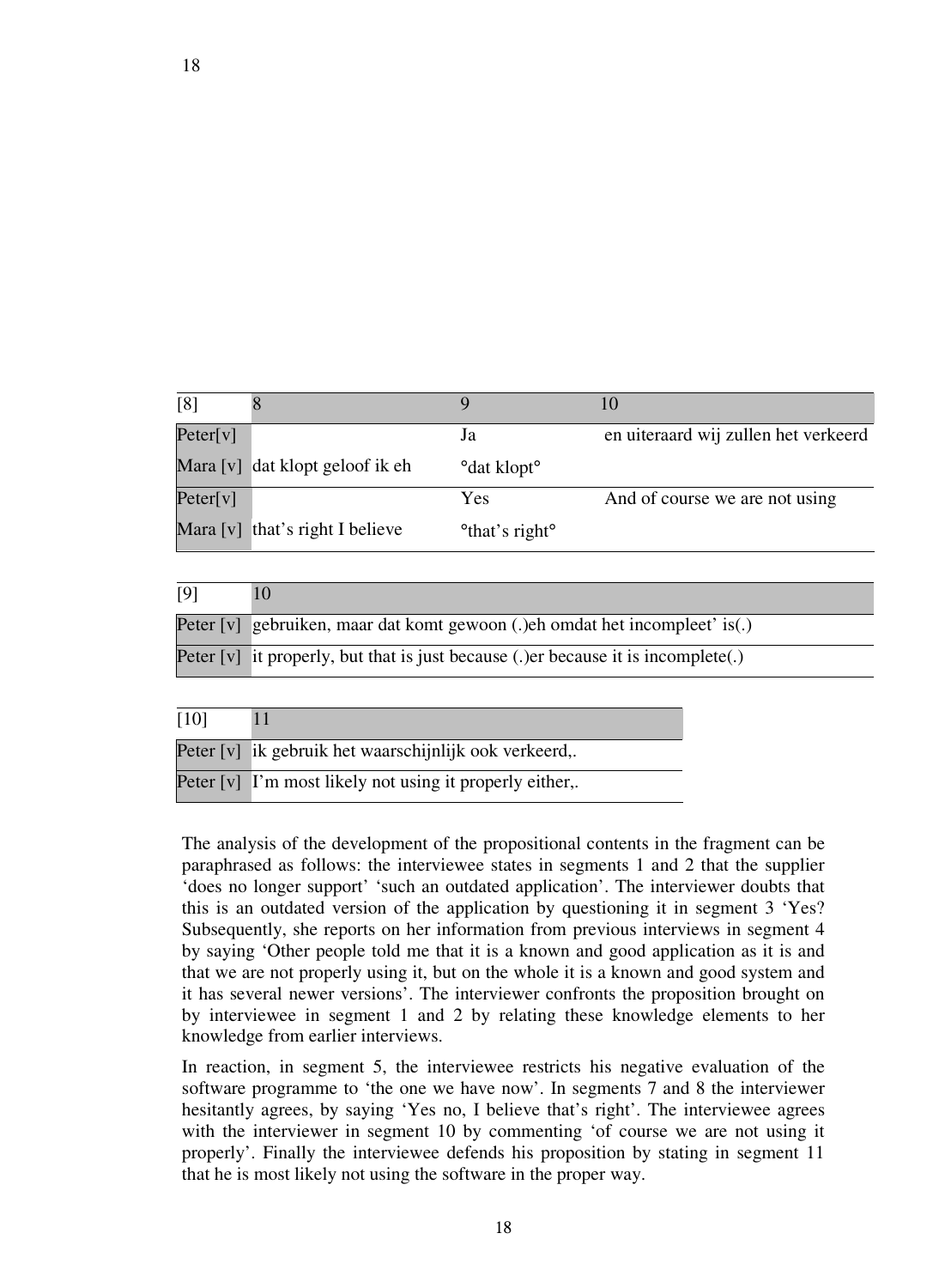The interviewee accepts and relates his own 'improper use' to the 'incomplete application'. Alongside the statement that the application is incomplete, he addresses 'I'm most likely not using it properly either.' In this self-assessment the interviewee (knower) states the modality of his own knowledge with respect to the collective knowledge actualised by the key word 'Archie'. (Compare the general formula  $S_1$ ) knows that/whether  $S_2$  knows  $\Gamma$  about H) (Koole and ten Thije 1994).

The illustration of the expanded 'concept map' after this fragment looks as follows: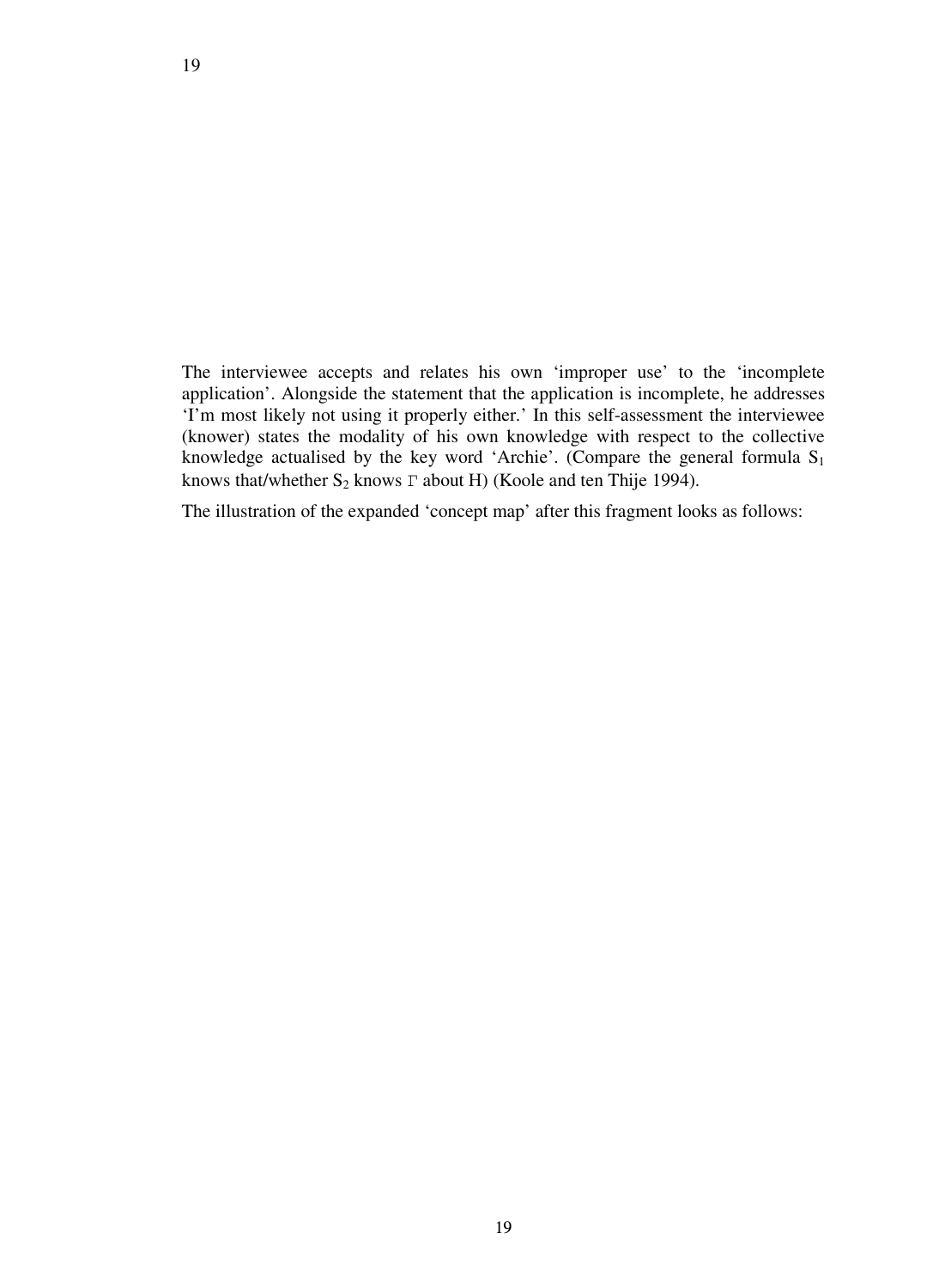

Figure 5: Reconstruction of the meaning of the key word 'Archie' in stage 6, the final stage after the interview with Peter.

The representation in Figure 5 of the connected key words in the 'abstract frame' displays the direct and indirect connections between the knowledge element (K1) Archie and ten other knowledge elements: (K2) customer management (system) or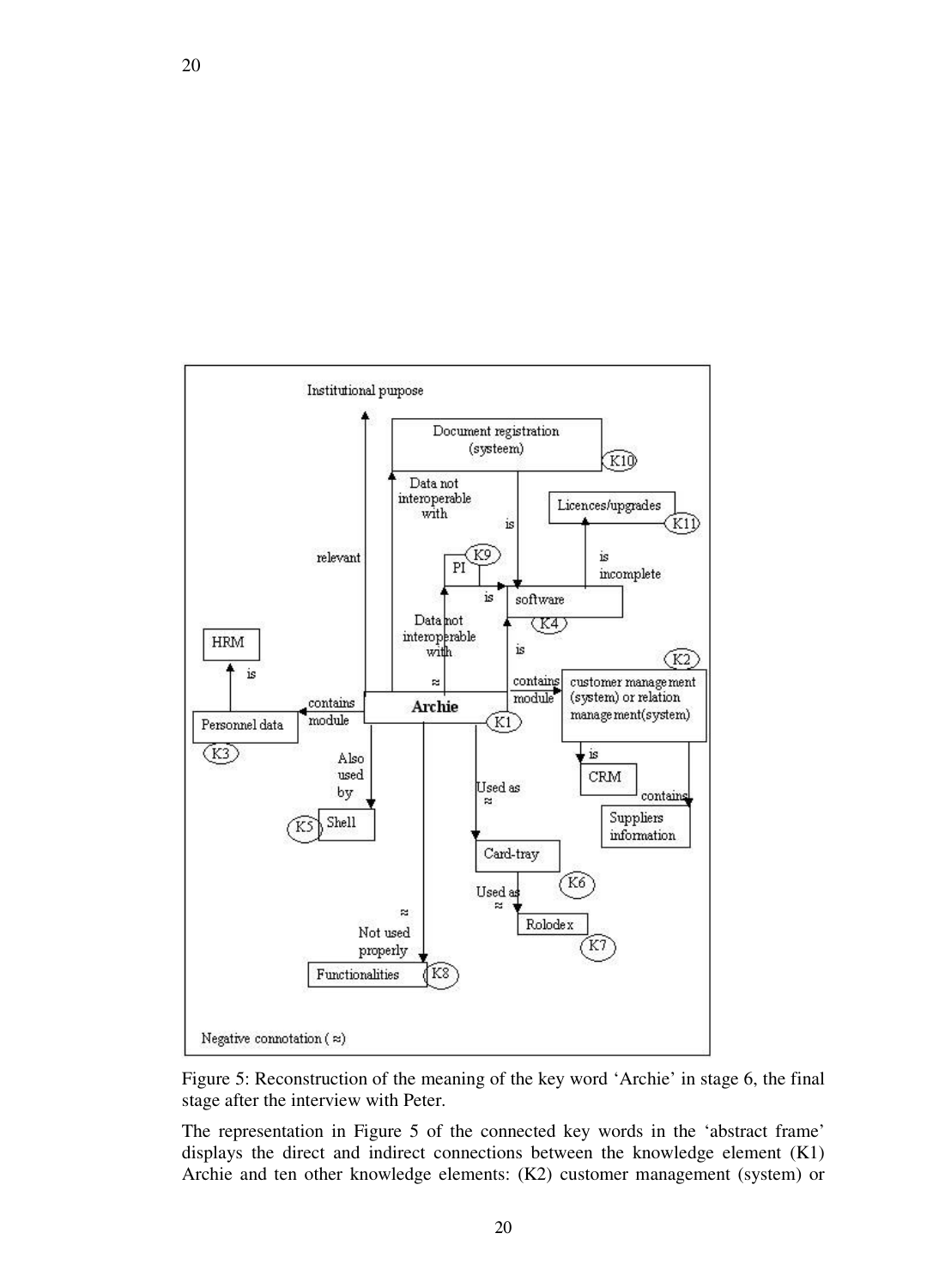relation management (system), (K3) Personnel data, (K4) Software, (K5) Shell, (K6) Card-tray, (K7) Rolodex, (K8) Functionalities, (K9) PI, (K10) Document registration and (K11) Licences/upgrades.

The abstract frame the interviewer has been able to collect referring to the key word 'Archie' contains not only (verifiable) facts on the software programme, but also opinions of the interviewees and of Mara herself. On the basis of the constructed 'abstract frame' from previous interviews, the interviewer is able to judge upon and react to new experiences of the interviewee in the fifth interview. This has become clear in the last fragment. The query in segment 3 'Yes?' indicates a different element in the 'abstract frame' as apparently Peter is indicating. Her intonation is interrogative and she refers to earlier interviews to test her already constructed frame. As can be seen in the discourse fragment it appears that the interviewer does not adjust her frame since Peter restricts his comments in segments 5, 10 and 11. In fact, she rejects the proposition referring to the incomplete application as well. In sum, the accumulated knowledge referring to the key word 'Archie' facilitates the interviewer to be not only the one who asks the questions, but also someone who is able to contradict the interviewees when their statements do not correspond to the organisational standards she has already collected.

We can conclude that we were able to document the knowledge accumulation by reconstructing the filling up of knowledge elements in a network of related key words. Moreover, it appears to be possible to trace back knowledge elements and their modality for the interactants involved from the realisation of different key words at the discourse surface.

The analysis reveals the specific characteristics of a cumulative interview. The purpose of this interview species is not only to collect information, but also to control collective organisational knowledge. Moreover, this analysis reveals that key words can be realised both by generic and by proper nouns. In this case study the proper noun 'Archie' turns out to be 'common ground' since none of the interactants question its use.

# **4. Conclusion**

The argument in this paper can be summarised in that the meaning of a key word can be reconstructed from the discourse between interviewer and interviewee in the interaction. The discourse structure provides insight into the subsequent verbalisation of propositional contents by key words in speech actions. The propositional structure displays the manner in which the content of the statements in subsequent interviews is interconnected by means of key words. The relationships between these knowledge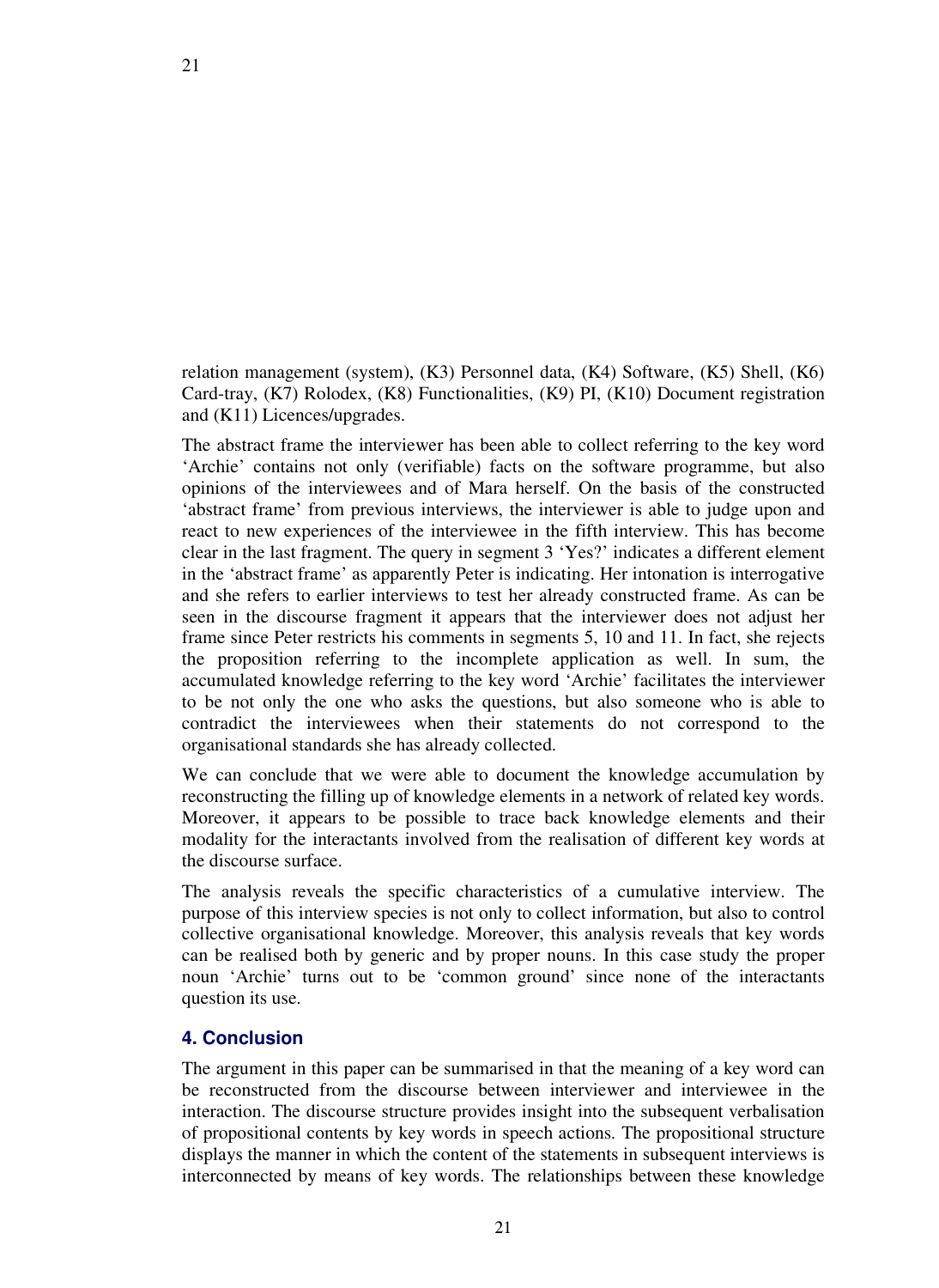elements connected to the key words concepts are not all semantic relationships, as Verkuyl (2000) or Spradley (1979) presuppose. The relationships are not always verbalised at the surface realisation in discourse. In the underlying action and mental structures of the speech action process indicated by Rehbein (2001, 936) as ( $F^S$  -  $\Pi^S$  - $P - p - \Pi^H - F^H$ ) also contributes to the interrelatedness of the key words.

The analysis reveals that if the interviewer refers to a proposition that was added to the mental frame in an earlier interview, she clearly indicates that this knowledge element is not hers. The interviewer states that the knowledge is 'hearsay' and checks this knowledge with one of the following interactants. In the last interview the interviewer applies this discourse strategy twice.

Moreover, the analysis shows one discourse strategy that appears to be specific for the species of cumulative interviews: the interviewer directly or indirectly refers to the outcome of an earlier interview. The institutional purpose determines which connections are made between the elements within the proposition. Only 'slots' which are relevant to the institutional purpose are thematised. When the interviewer has gained a sufficient amount of new knowledge from the interviewee, she closes the discussion relating to this key word and introduces the next theme with its corresponding key words.

The knowledge accumulation appears to occur in phases. During each interview the interviewer learns more on the subjects at hand. We were able to depict this learning process graphically by presenting different stages of one concept map. The propositional content of the discourse could be linked to an abstract frame represented in this context by concept maps. Subsequently, the acquired knowledge was connected to the existing knowledge within the 'abstract frame'.

Interestingly, the analyses of separate case studies share two of the same institutional key words, namely K (document registration) and K (PI) (Vierbergen, 2005),. On the basis of the two analyses, we are able to combine the results in one concept map. Figure 6 presents the connection between the two concept maps. The concept map of the key word K (document registration), 'is an' K (access database) 'like' K (PI) (presented in bold lines) is connected to the concept map of the key word K (Archie) by relation R (is) and the key word K (software) ('document registration' is 'software'). The concept map belonging to the key word K (Archie) (marked by double lines) contains connections to the key word  $K$  (PI) and  $K$  (document registration), with the same interrelation R (data not interoperable with). K (Archie) also has a relationship  $R$  (is) to  $K$  (software). ('Archie' is 'software')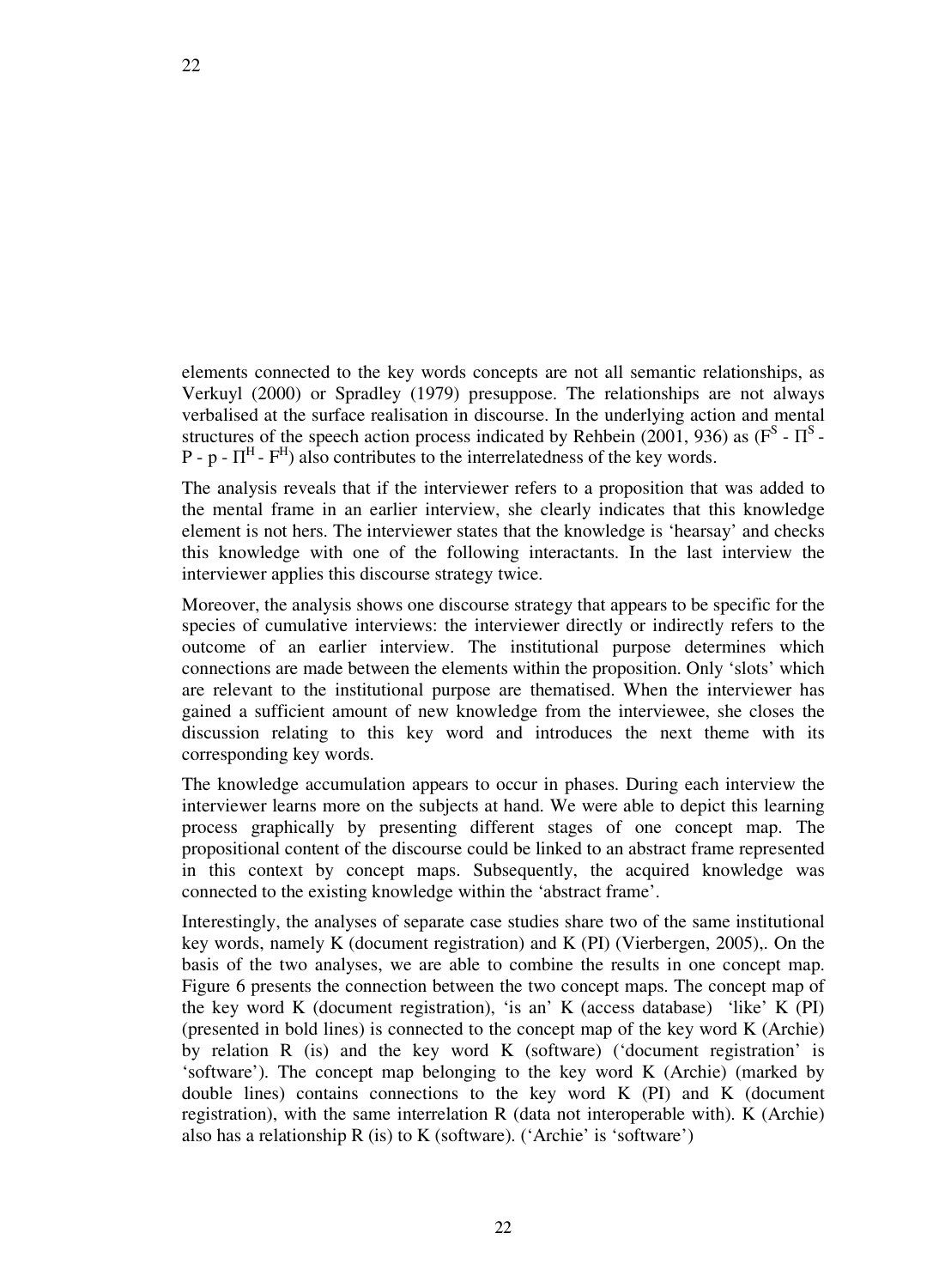

Figure 6: Connection between the two concepts maps of K (Document Registration (see Vierbergen 2005)) and K (Archie/PI).

With respect to the realisation of the discourse no relation R (is) between K (access database) and K (software) can be found in our data. This is marked by a dotted line. K (document registration) and K (PI) are equated to K (access database) and K (PI) through R (is an) and R (like), here represented by a bold line. K (document registration) and K (PI) share the same relation R (is) to K (software), which is represented by a single line. ('PI' is 'software')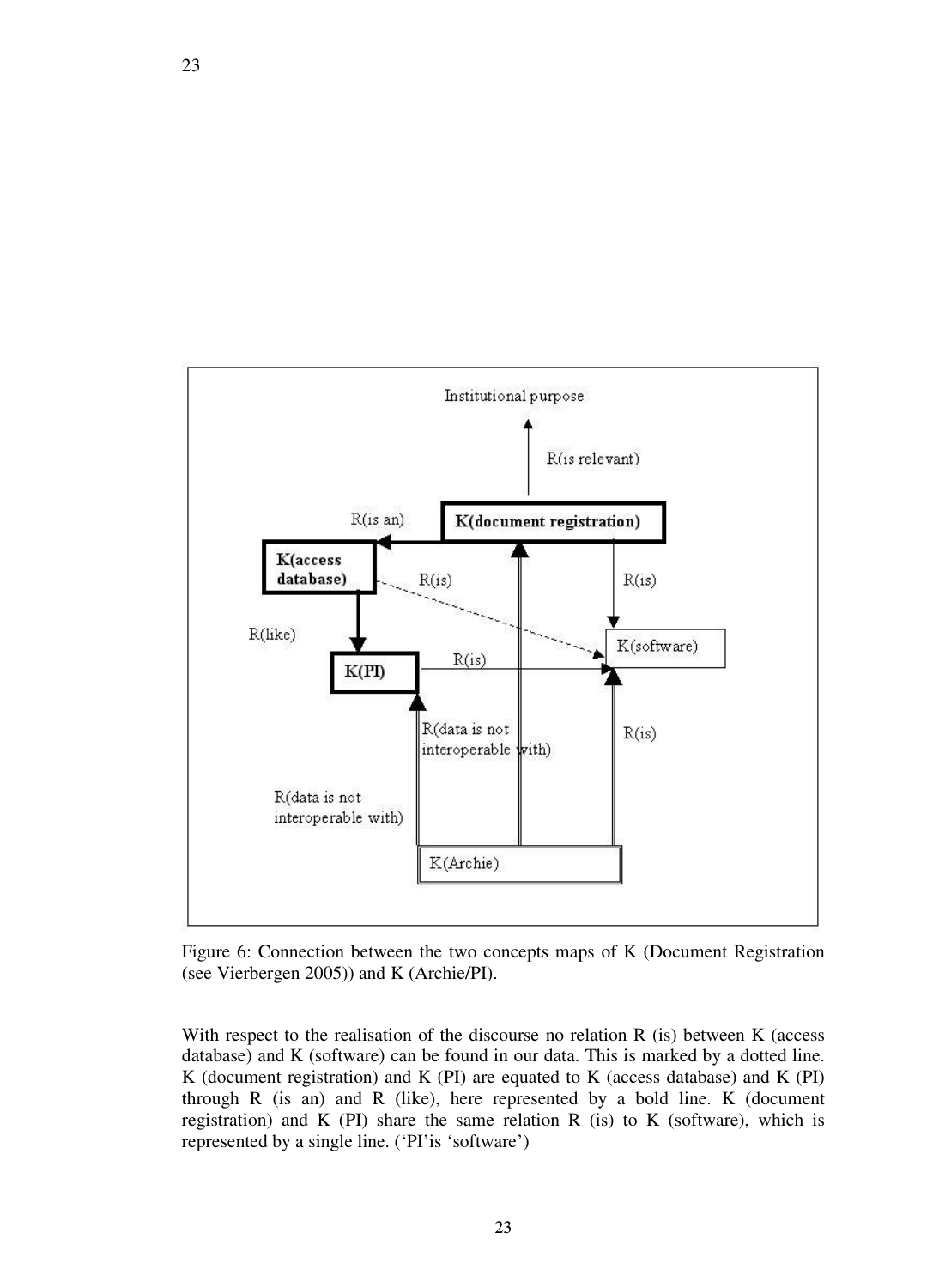According to the semantic model by Verkuyl (2000), the concept has to fulfil a necessary clause (inclusion) and, moreover, clauses are connected to each other in a semantic network. Therefore, we assume that in the overall cognitive map of both key words a connection between R(is) and K(access database) and K(software) can be expected: if K(document registration) and K(PI)  $R(are)$  K(software), then K(access database) R(is) K(software), too (marked by the dotted line).

The knowledge accumulation does not occur for isolated institutional key words as has become clear from the two case studies (Vierbergen, 2005). Key words are mutually interrelated. By interconnecting the concepts, the 'abstract frames' of the different institutional key words are interconnected. We state that the complete mental model is a widespread network, in which the interrelational aspect is an important element of the knowledge. In Figure 7 we present a model in which several key words are interrelated. This model can be used as an illustration of the knowledge accumulation by various key words.



Figure 7: The "abstract frames" of different institutional key words (for instance (Ka), (Kb) and (Kc)) are interconnected by the different relations (R).

Professional communication in organisations has to cope with the consequences of complexity regarding the knowledge society. That is their everyday practice. To grasp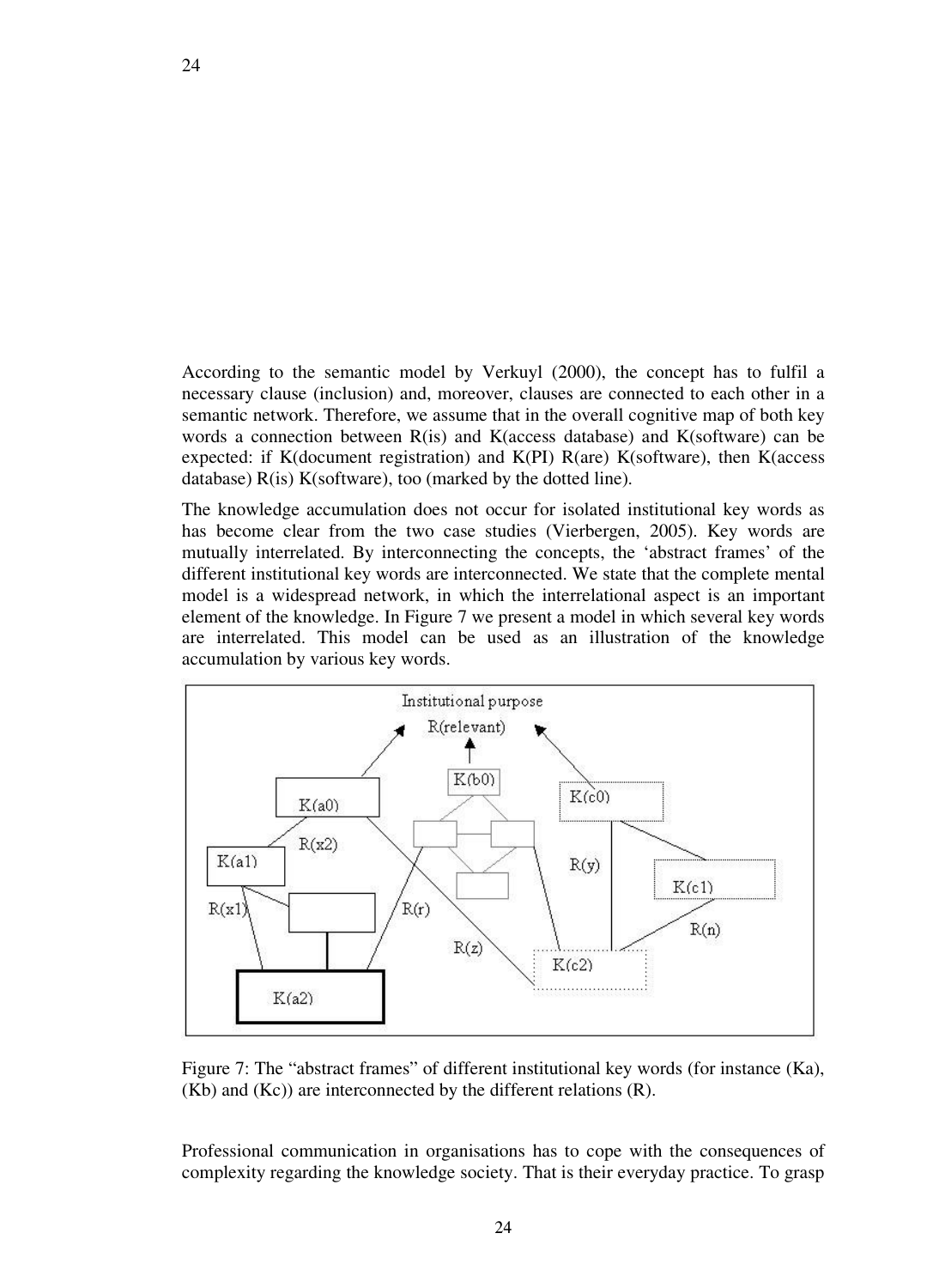the everyday practices of business organisations, managers are looking for different ways of studying and understanding business methods, organisational set-ups, social structures and consumer lifestyles. We propose that cumulative interviews can be used as a methodological tool in the professional study of business organisations.

The discourse species of the cumulative interview is a means to deal with the question of how knowledge accumulation is structured in interaction. In cumulative interviews knowledge accumulation can be systematically prepared and planned for various institutional purposes. By elaborating on the organisational problem, the interviewer gathers and structures the knowledge that is explicitly and implicitly present within the organisation. Only by eliciting relevant topics from the individual interviewees and by building on knowledge acquired in earlier interviews does the interviewer manage to succeed in rapidly uncovering the core of the problem. Systematic planning of the interviews allows the interviewer to use the discourse strategy of checking earlier acquired knowledge.

Moreover, we state that the use of concept maps is not only a method to visualise the abstract frames that can be reconstructed from the discourse as has become clear from the two cases studies; the methods of concept mapping can also be used as a practical method for the interviewer for to make notes during the interviews. The concept maps enable the interviewer to connect acquired knowledge to existing knowledge, identifying the relationships between the concepts and exposing the blank slots. This method of reconstruction of the knowledge increase of institutional key words provides insight into both the discourse structure and the knowledge accumulation. Knowledge accumulation becomes visible as plural knowledge, adding an important element to the knowledge structures as they are reconstructed within the functional pragmatic model.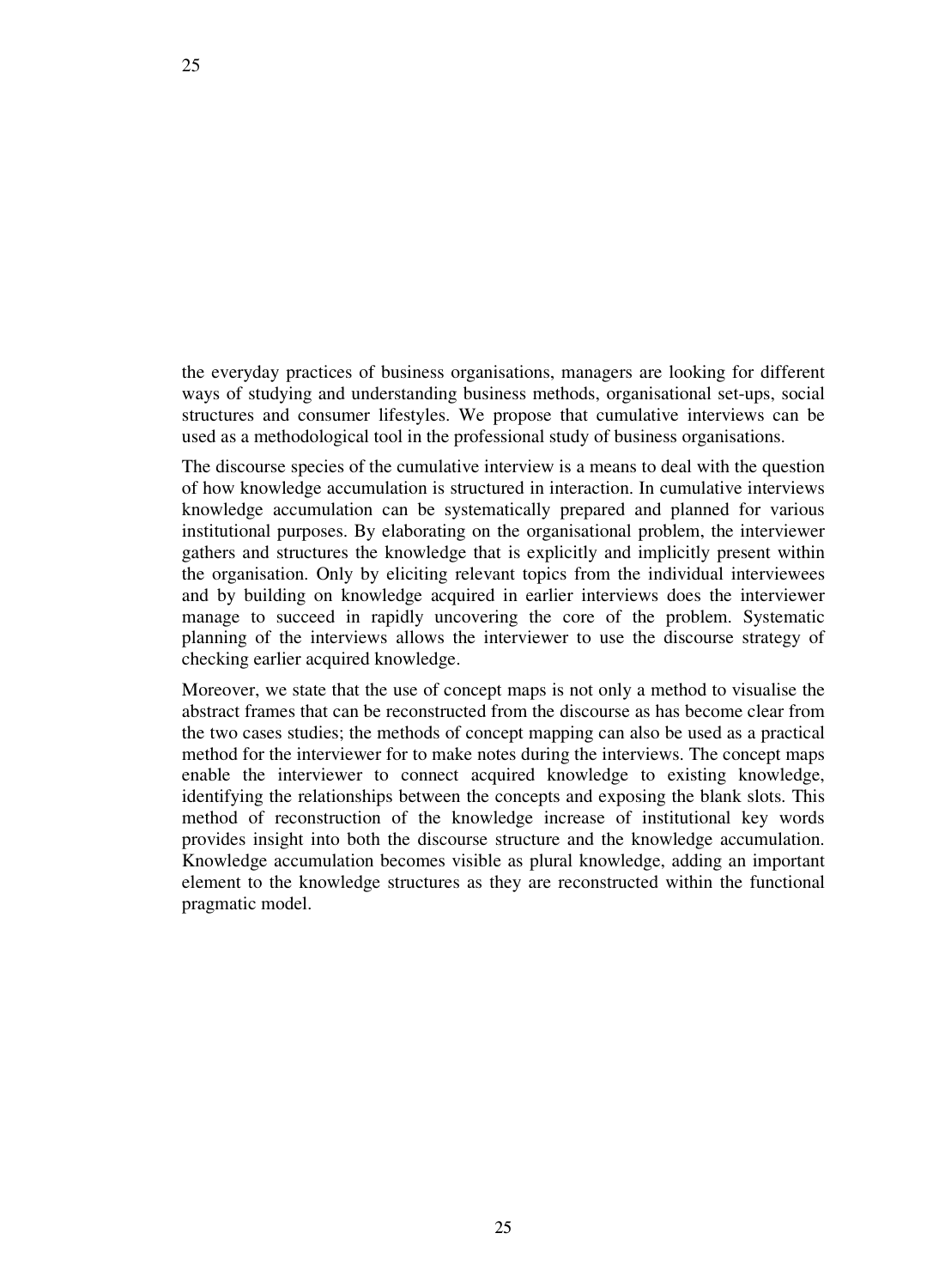# **Bibliography**

Althusser, L. (1976) Idéologie et appareils idéologiques d'Etat, Positions (1964- 1975). Paris: Editions socials, 67-151.

Atkinson, S & Abu El Haj, M. (1996), How to do (or not to do) Domain analysis for qualitative public health data, Health Policy and Planning; 11(4): 438-442, Oxford University Press.

Bührig, K. & Thije, J.D. ten (2005), Diskurspragmatische Beschreibung. In: U. Ammon, N. Dittmar, K. Mattheier, P. Trudgill (eds.), Sociolinguistics - Soziolinguistik. An international Handbook of the Science of Language and Society, 1225-1250 (Vol. 2. vollständig neu bearbeitete und erweiterte Auflage). Berlin: Mouton.

Ehlich, K. (2007) Sprache und sprachliches Handeln. Band 1: Pragmatik und Sprachtheorie. Band 2: Prozeduren des sprachlichen Handelns. Band 3: Diskurs – Narration – Text – Schrift. Berlin: Mouton de Gruyter.

Ehlich, K. & Rehbein, J. (1977), "Wissen, kommunikatives Handeln und die Schule". In: H.C. Groeppert (ed.), Sprachverhalten in Unterricht. Zur Kommunikation von Lehrer und Schüler in der Unterrichtssituation. 36-144, München: Fink.

Ehlich, K. & Rehbein, J. (1986), Muster und Institution. Untersuchungen zur schulischen Kommunikation. Tübingen: Narr.

Ehlich, K., Rehbein J. & Thije, J.D. ten (ed). (1993), Kennis Taal en Handelen, analyses van de communicatie in de klas, Van Gorkum: Assen.

Ensink, T. & Sauer C. (2003), 'Social-functional and cognitive approaches to discourse interpretation, the role of frame and perspective'. In: T. Ensink & Ch. Sauer (eds.), Framing and Perspectivising in Discourse, 1-23. Benjamins: Amsterdam.

Foolee, A. & I. van Alphen, E. Hoekstra, H. Lammers, H. Mazeland & E. Pasqual, (2006), Het quotatieve van. Vorm, functie en sociolinguistische variatie. Toegepaste Taalwetenschap in Artikelen 76, Thema's en trends in de Sociolinguïstiek 5, (2006-2), 137-149, Nederlandse Vereniging voor Toegepaste Taalwetenschap (Anéla).

Geerts, G. & den Boon, T. (1999), van Dale Groot woordenboek der Nederlandse Taal, Dertiende herziene uitgave, Van Dale Lexicografie: Utrecht, Antwerpen.

Gumperz, J.J. (1982), Discourse Strategies, Cambridge University Press: Cambridge.

Heritage, J. (1984), Garfinkel and Ethnomethodology, Polity Press: Cambridge.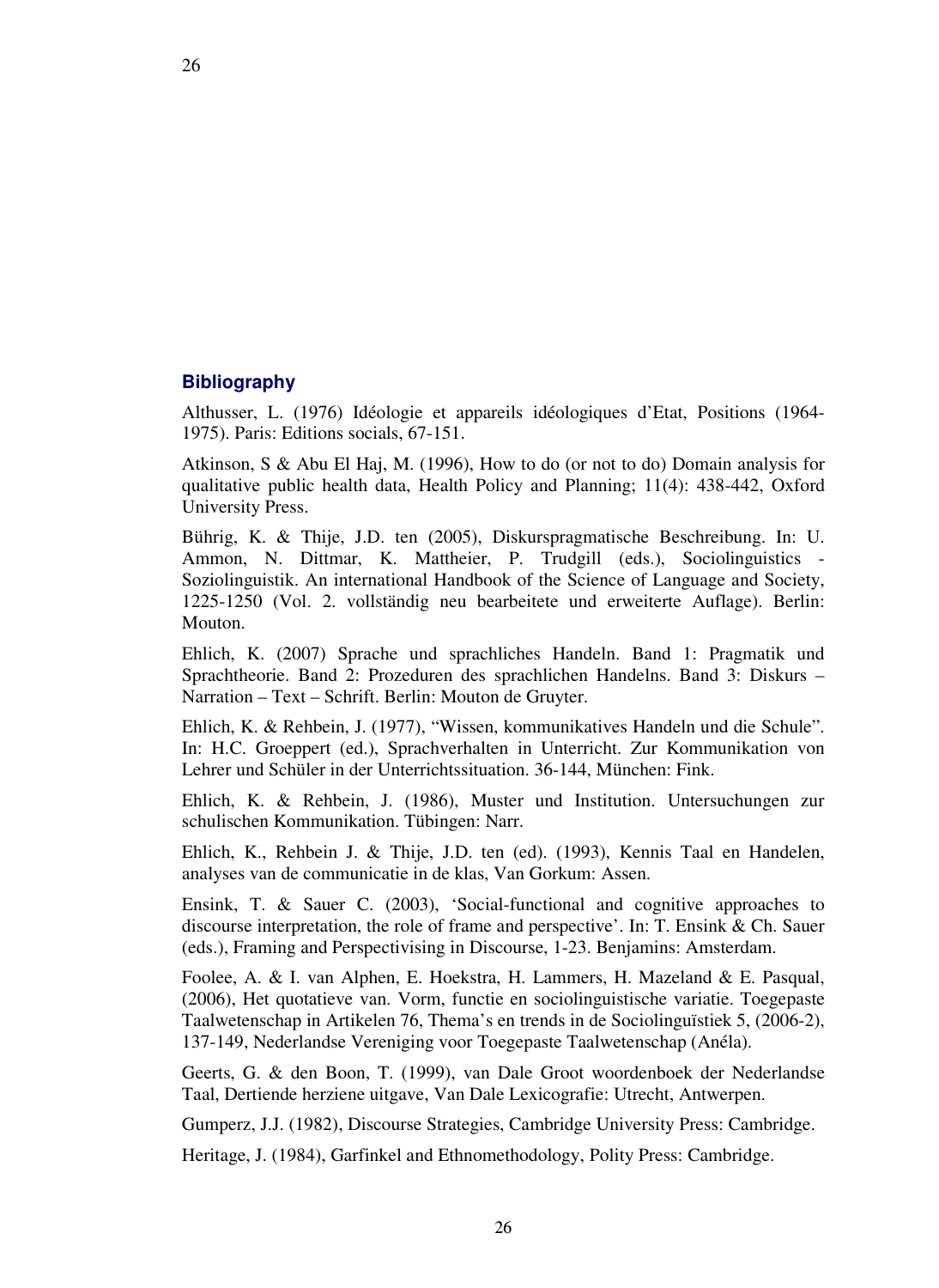Houtkoop-Steenstra, H. (2000), (reader) Interaction and the Standardized Survey Interview, The Living Questionnaire ((released in) 2001 by Cambridge University Press).

Jefferson, G. (1989), Preliminary notes on a possible metric which provides for a "standard maximum" silence of approximately one second in conversation. In: Derek, D. Roger & Peter, P. Bull (eds.), Conversation: An interdisciplinary perspective: 166- 196, Clevedon: Multilingual Matters.

Kerre, E. (1993), Introduction to the Basic Principles of Fuzzy Set Theory and Some of its Applications, second revised edition. Communication & Cognition, Gent.

Koole, T. & ten Thije, J.D. (1994), The construction of intercultural discourse. Team discussion of educational advisers. Amsterdam/ Atlanta: Rodopi.

Koole, A.J., & Li, X. (1998), 'Cultural keywords in Chinese-Dutch business negotiations.' In: S. Niemeier, C. Campbell & R. Dirven (eds.), The cultural context in business communication: 185-213, Amsterdam: John Benjamins.

Levinson, S.C. (1992), Activity types and language. In: Drew & Heritage Talk at work: Interaction in institutional settings: 66-100, Cambridge: Cambridge University Press.

Maso, I. (1984), Verklaren in het dagelijks leven, inleiding in het ethnomethodologisch onderzoek, Groningen: Wolters Noordhoff.

Maynard, D. & Houtkoop, H. (2002), "Standardization and Tacit knowledge", New York: Wiley.

Novak, J.D. & Gowin, D.B. (1984), "Learning how to learn". Cambridge University Press.

Roelands, A. & Thije, J.D. ten (2006) Rezeptive Mehrsprachigkeit in der institutionellen Kommunikation. Eine Fallstudie zur deutsch-niederländischen Kommunikation im Goethe-Institut Amsterdam. In: D. Wolff, D. (ed.) "Gal-Proceedings 2004". Forum Angewandte Linguistik: Frankfurt am Main, Lang.

Sarangi, S. & Roberts, C. (eds.) (1999), Talk, work and institutional order: discourse in medical, mediation, and management setting, Mouton de Gruyter: Berlin/New York.

Sells, S.P., Smith, T.E. & Moon, S. (1996), 'An ethnographic study of client and therapist perceptions of therapy effectiveness in a university-based training clinic'. In: Journal of Marital and Family Therapy, July 1996, vol. 22(3):321-343, American Association for Mariage and Family Therapy , Fort Lauderdale.